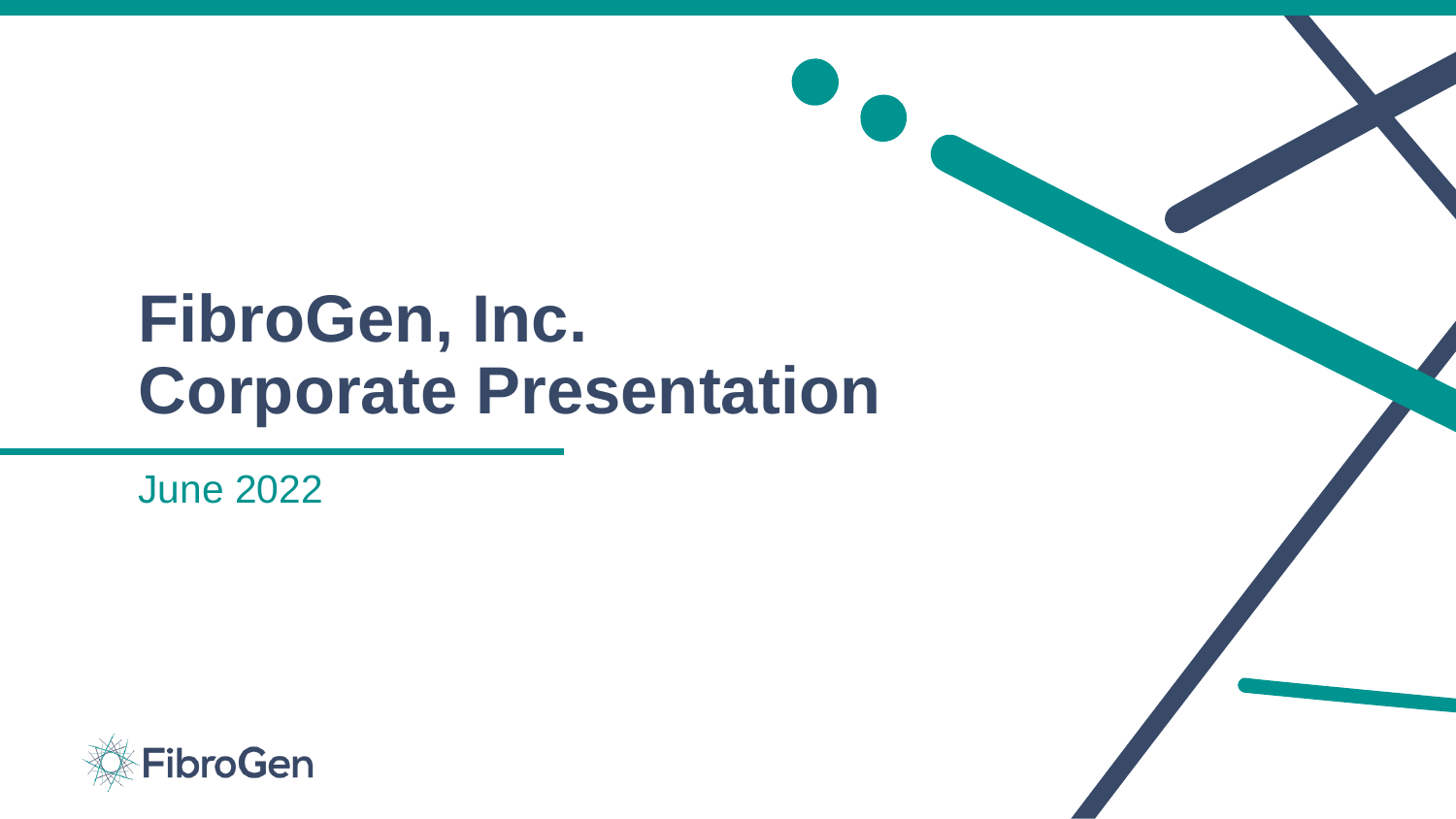### **Forward-Looking Statements**

This presentation contains "forward-looking" statements that involve substantial risks and uncertainties. All statements other than statements of historical facts contained in this presentation, including statements regarding our future financial condition, business strategy, and plans, and objectives of management for future operations, are forward looking statements. These forward-looking statements can generally be identified by terminology such as "believe," "will," "may," "estimate," "continue," "anticipate," "contemplate," "intend," "target," "project," "should," "plan," "expect," "predict," "could," "or potentially," or by the negative of these terms or other similar expressions. Forward-looking statements appear in a number of places throughout this presentation and include statements regarding our intentions, beliefs, projections, outlook, analyses, or current expectations concerning, among other things, our ongoing and planned development and clinical trials, the timing of and our ability to make regulatory filings and obtain and maintain regulatory approvals for roxadustat, pamrevlumab, and our other product candidates, the potential safety, efficacy, reimbursement, convenience, or clinical and pharmaco-economic benefits of our product candidates, including in China, the potential markets for any of our product candidates, our ability to develop commercial functions, results of commercial operations, or our ability to operate in China, expectations regarding clinical trial data, our results of operations, cash needs, spending of proceeds from our public offerings, financial condition, liquidity, prospects, growth, and strategies, the industry in which we operate, and the trends that may affect the industry or us.

Forward-looking statements involve known and unknown risks, uncertainties, assumptions, and other factors that may cause our actual results, performance, or achievements to be materially different from any future results, performance, or achievements expressed or implied by the forward-looking statements, including the other risks and uncertainties that are described in the Risk Factors section of our most recent annual report on Form 10-K or quarterly report on Form 10-Q filed with the Securities and Exchange Commission. Forward-looking statements represent our management's beliefs and assumptions only as of the date of this presentation. Except as required by law, we assume no obligation to update these forward-looking statements publicly, or to update the reasons why actual results could differ materially from those anticipated in the forward-looking statements, even if new information becomes available in the future.

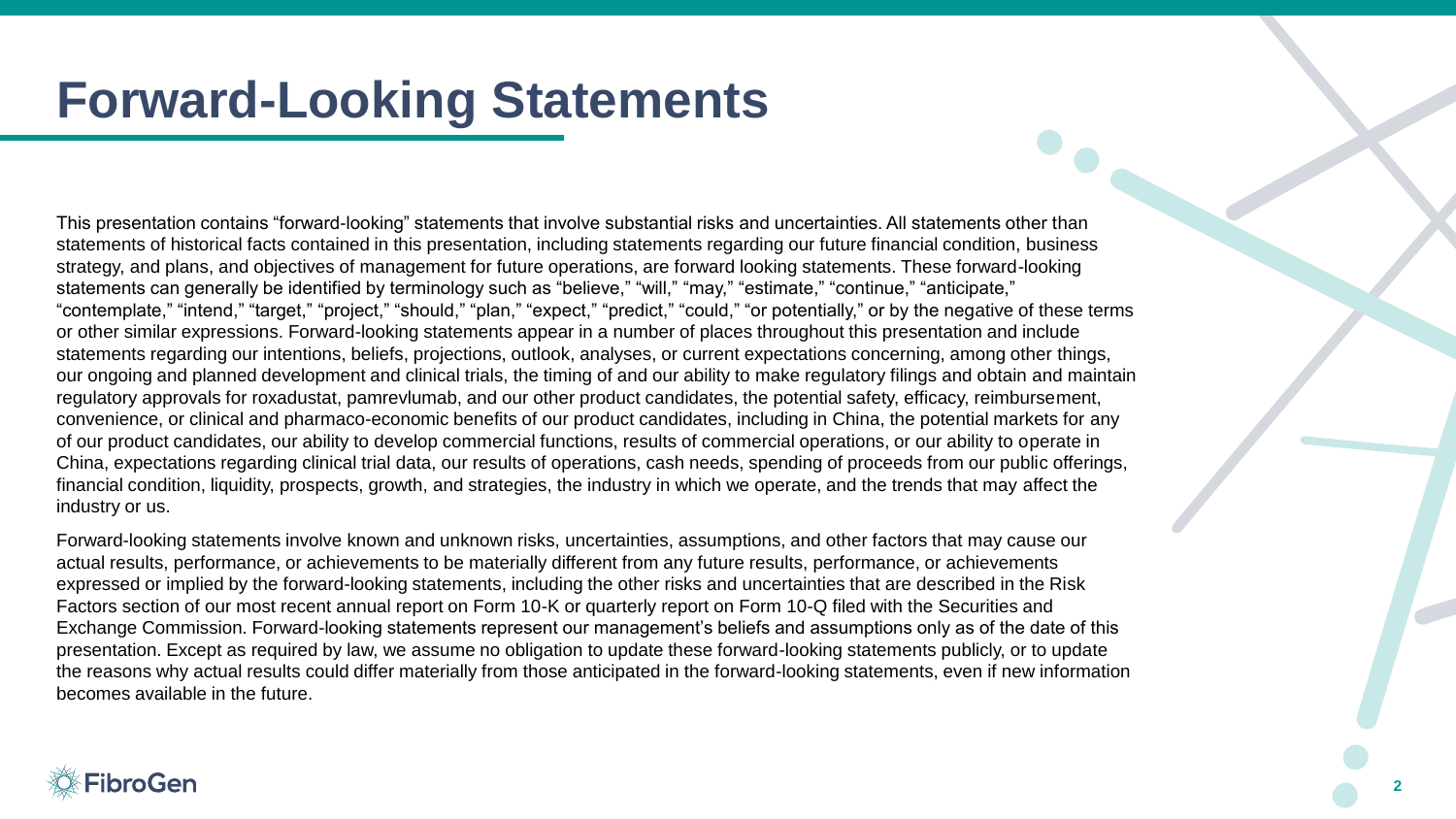# **Company Overview**

Developing innovative, first-in-class medicines for the treatment of chronic and life-threatening or debilitating conditions

### **Mission Employees**



# **Cash as of March 31, 2022** \$ 565.4 million

• Estimated 2022 ending cash to be in the range of \$310-\$340 million

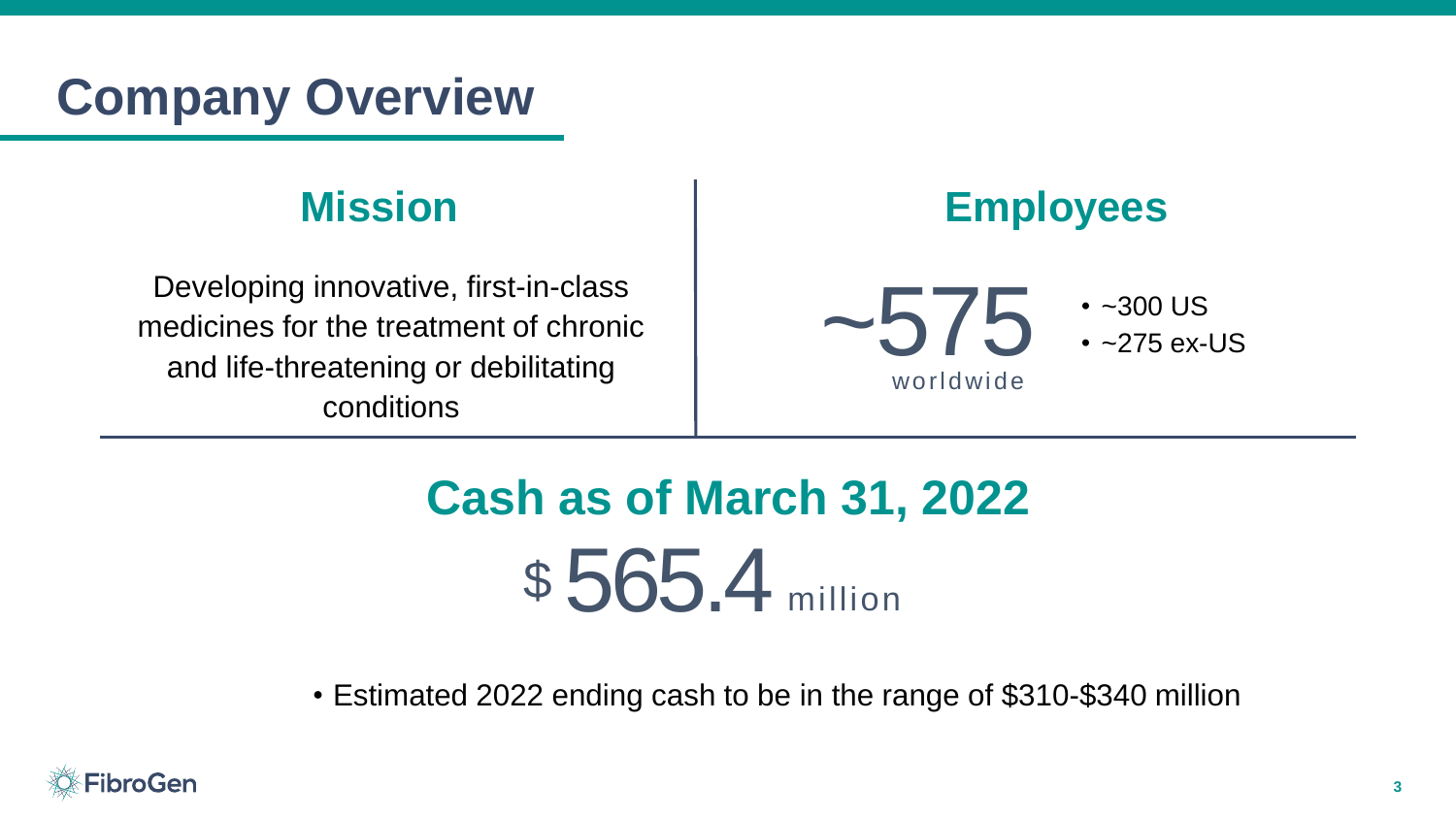### **Strategic Objectives: Three Areas of Focus**

**01**

**Developing pamrevlumab in three high value indications: Idiopathic pulmonary fibrosis (IPF), locally advanced pancreatic cancer (LAPC), and Duchenne muscular dystrophy (DMD)**

**02 Ensuring regulatory and commercial success of roxadustat in chronic kidney disease (CKD) and other indications**

**03 Increasing research productivity to advance novel programs that <br>
<b>03 Inverses internal expertise and assesse external innovation leverage internal expertise and access external innovation**

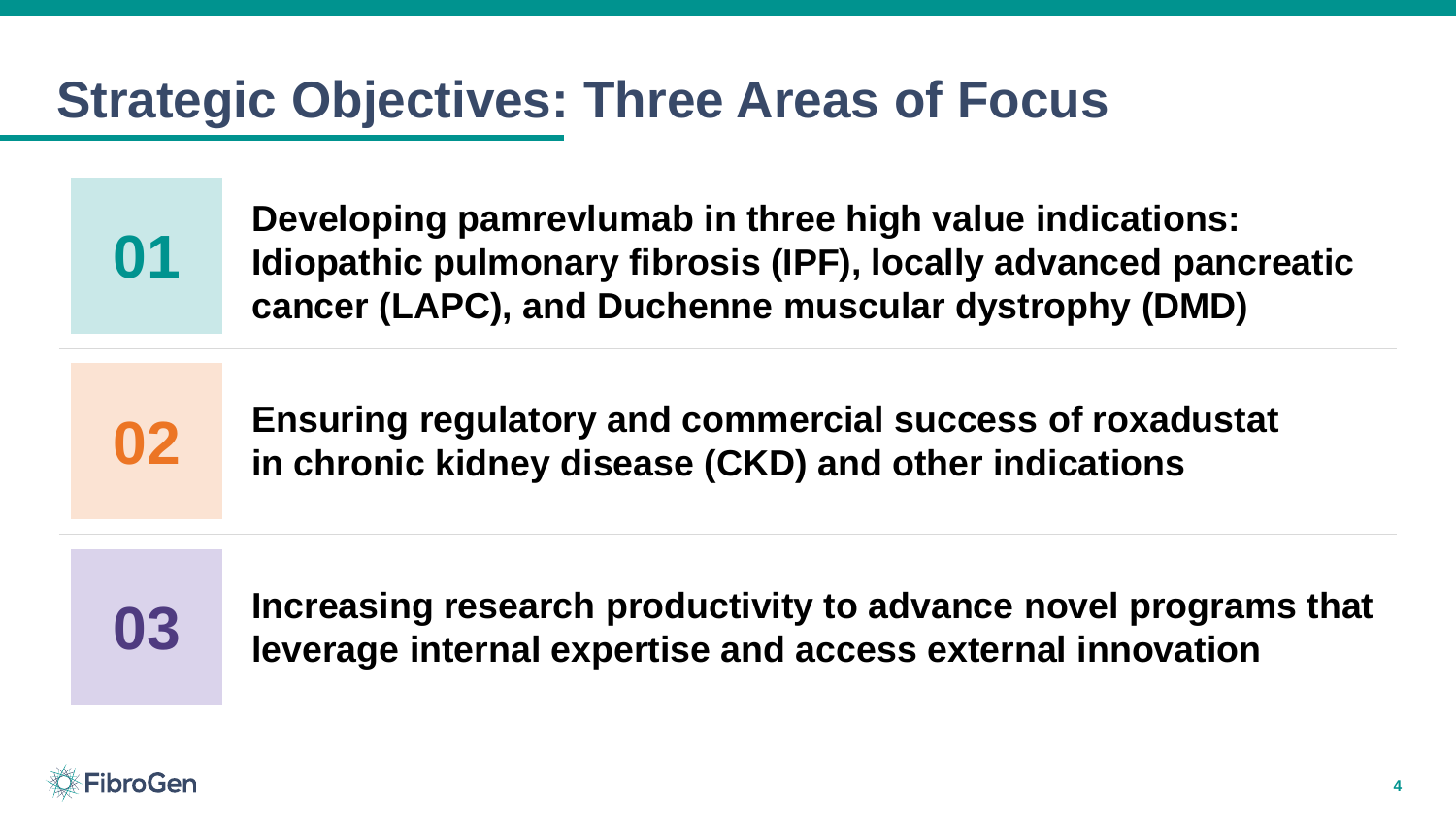# **FibroGen Marketed and Late-Stage Portfolio**

| <b>ROXADUSTAT: HIF-PHI</b>                                                                                              | <b>PRECLINICAL</b> | <b>PHASE 1</b> | <b>PHASE 2</b> | <b>PHASE 3</b> | <b>APPROVED</b>              |
|-------------------------------------------------------------------------------------------------------------------------|--------------------|----------------|----------------|----------------|------------------------------|
| <b>CKD Anemia</b><br><b>United States</b>                                                                               |                    |                |                |                | FDA issued CRL<br>on 8/11/21 |
| Europe<br>China                                                                                                         |                    |                |                |                |                              |
| Japan                                                                                                                   |                    |                |                |                |                              |
| <b>Chemotherapy-Induced Anemia</b><br><b>United States, Europe</b><br>China                                             |                    |                |                |                |                              |
| <b>MDS Anemia</b><br><b>United States, Europe</b><br>China                                                              |                    |                |                |                |                              |
| <b>PAMREVLUMAB: Anti-CTGF</b>                                                                                           | <b>PRECLINICAL</b> | <b>PHASE 1</b> | <b>PHASE 2</b> | <b>PHASE 3</b> | <b>APPROVED</b>              |
| <b>Idiopathic Pulmonary Fibrosis</b><br><b>Locally Advanced Pancreatic Cancer</b><br><b>Duchenne Muscular Dystrophy</b> |                    |                |                |                |                              |
| <b>FibroGen</b>                                                                                                         |                    |                |                | Partnered      | <b>Wholly Owned</b>          |

Partnerships: Astellas: Japan, Europe, Turkey, Russia and the Commonwealth of Independent States, the Middle East and South Africa; AstraZeneca: U.S., China, and in all other markets not licensed to Astel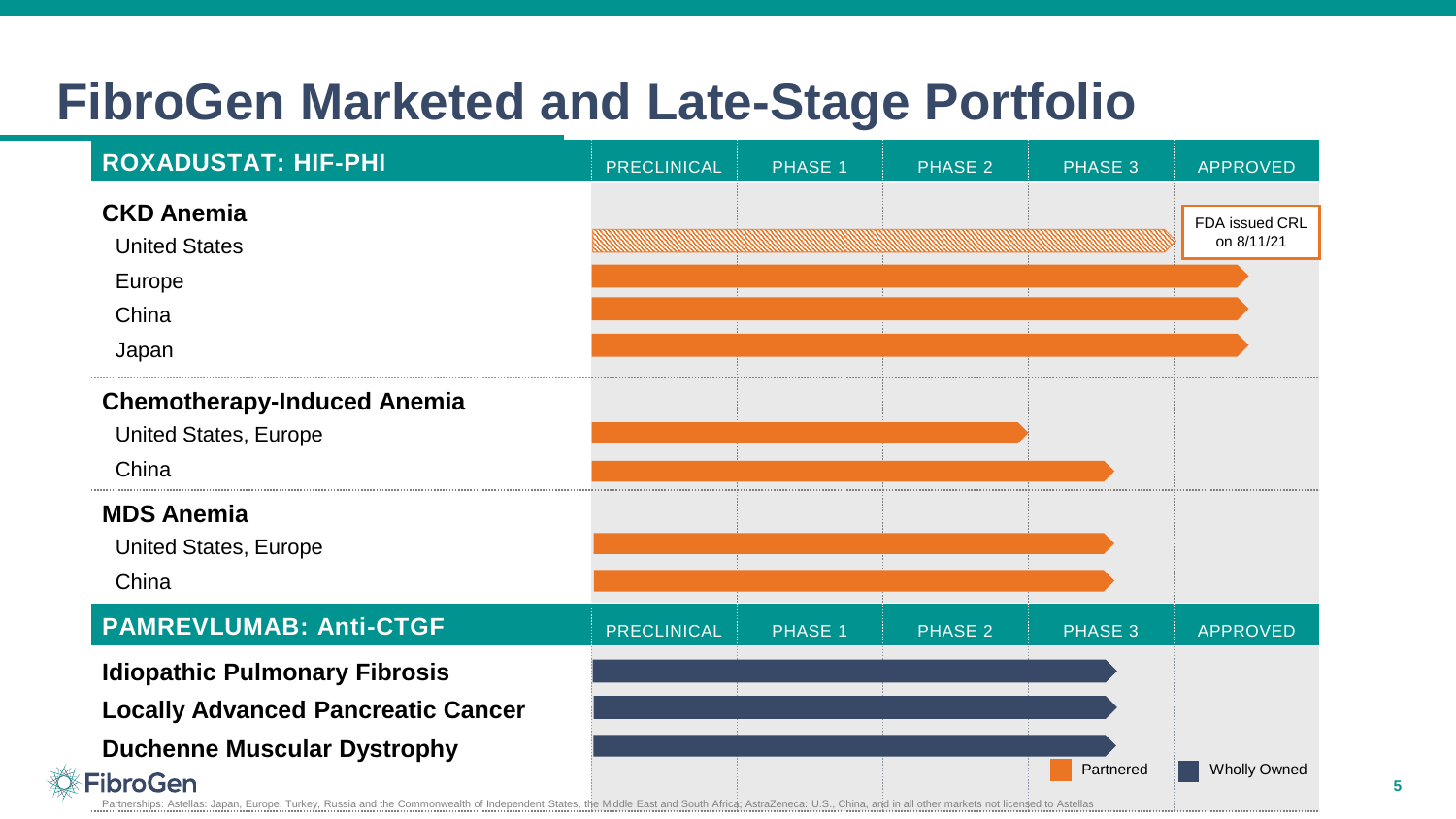### **Pamrevlumab: Innovative Treatment for Fibrosis and Fibroproliferative Disease**

• **PAMREVLUMAB** − Fully human monoclonal antibody targeting activity of connective tissue growth factor, a central factor in fibrosis

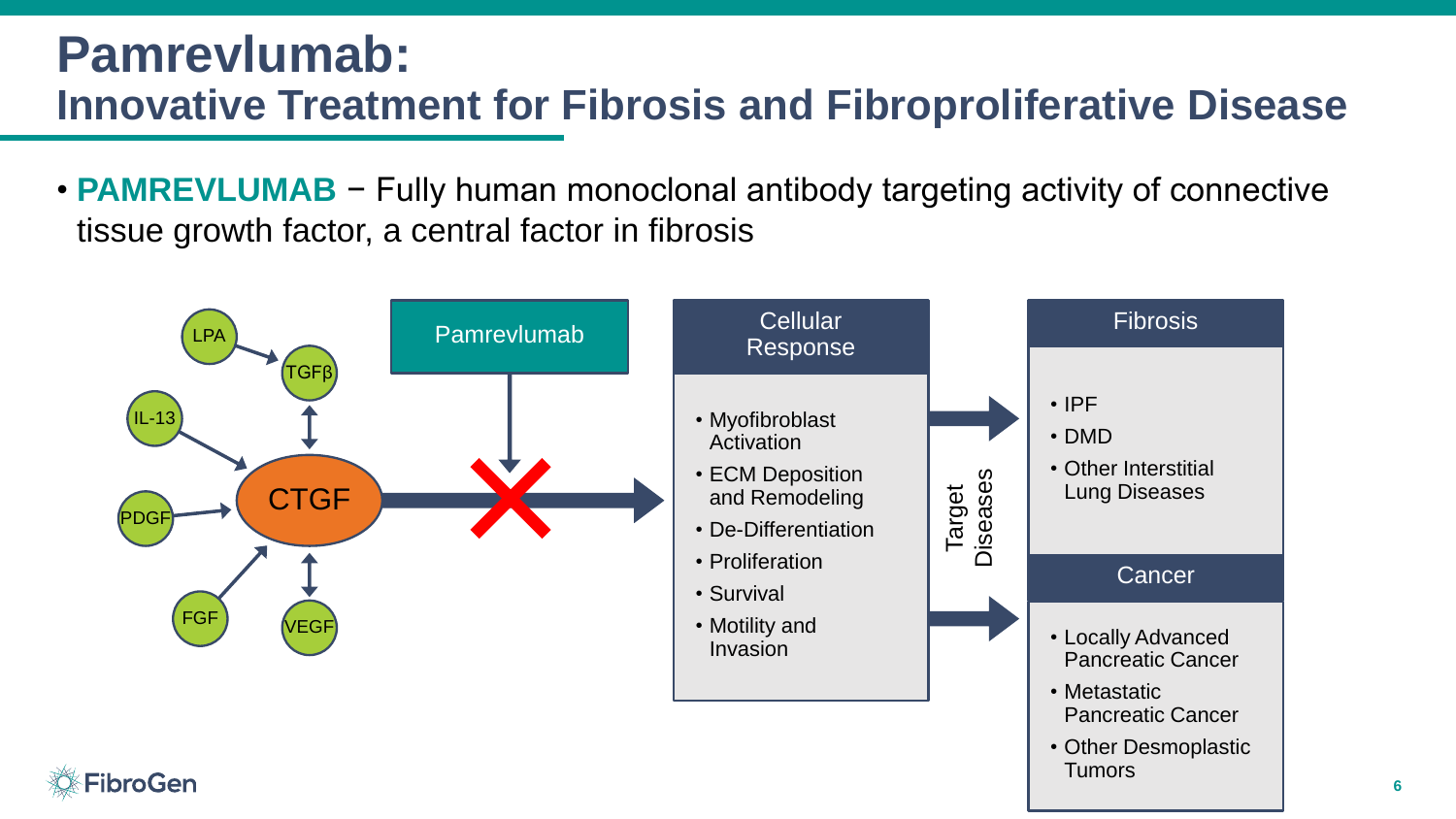## **Current Status of Pamrevlumab Development**

### **PAMREVLUMAB**





#### **Idiopathic Pulmonary Fibrosis**

- ZEPHYRUS-1 Phase 3 Study **Enrollment Complete**
- ZEPHYRUS-2 Phase 3 Study **Enrolling**

**Locally Advanced Unresectable Pancreatic Cancer** 

• LAPIS Phase 3 Study **Enrollment Complete**

#### **Metastatic Pancreatic Cancer**

• Precision Promise<sup>SM</sup> Platform Phase 2/3 *Sponsored by Pancreatic Cancer Network* - **Enrolling**

#### **Duchenne Muscular Dystrophy**

- LELANTOS-1 (non-ambulatory) Phase 3 Study **Enrollment Complete**
- LELANTOS-2 (ambulatory) Phase 3 Study **Enrollment Complete**

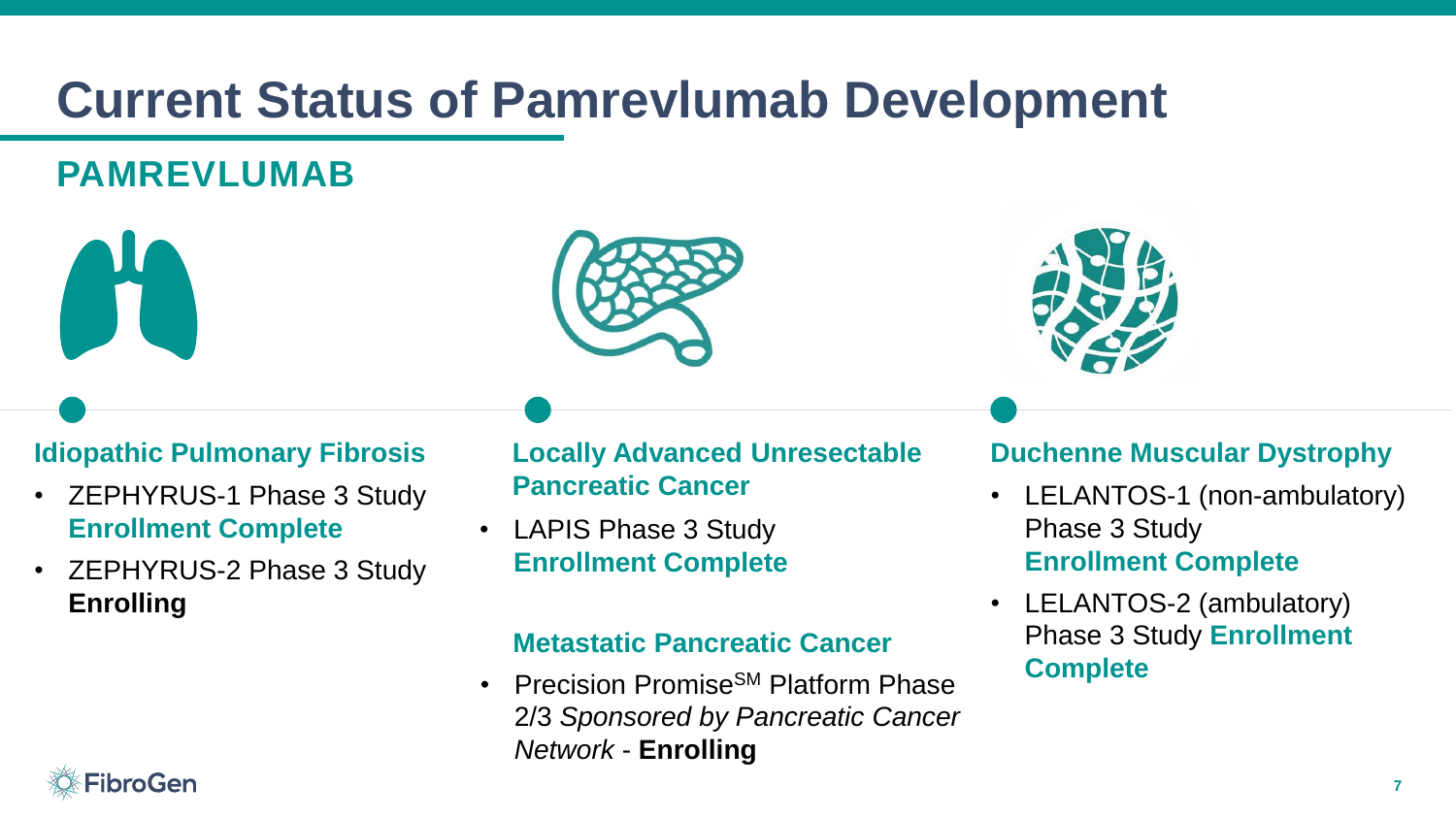### **Roxadustat: Novel, First-in-Class Treatment for CKD Anemia**

**ROXADUSTAT** – Oral hypoxia-inducible factor prolyl hydroxylase (HIF-PH) inhibitor based on 2019 Nobel Prize-winning science

- Increases hemoglobin (Hb) by mimicking the body's natural response to low oxygen
- Studied for treatment of anemia in Stage 3-5 CKD patients, both on and not on dialysis



\*Hypoxia-inducible factor prolyl hydroxylase (HIF-PH)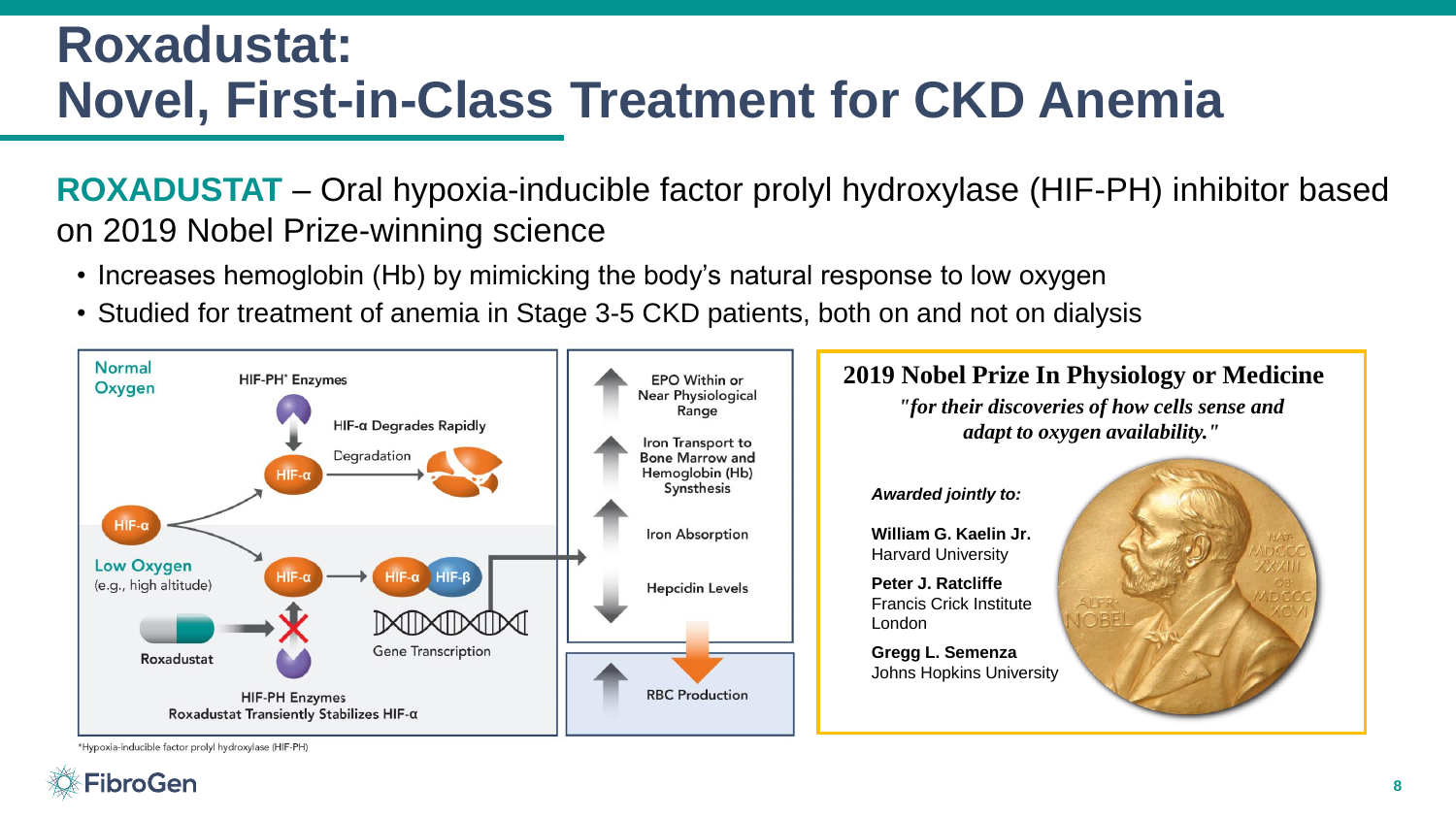### **Roxadustat Update**

**Anemia of Chronic Kidney Disease (CKD)** 





Received European Commission Approval for First-in-Class EVRENZO™ (roxadustat) for the treatment of symptomatic anemia of chronic kidney disease (CKD) in adult patients.

• Astellas has launched EVRENZO™ in Germany, the United Kingdom, the Netherlands, Austria, and the Nordic countries.

Continued strong roxadustat performance in China.

Roxadustat is the number one brand based on value share in the anemia of CKD market in China.

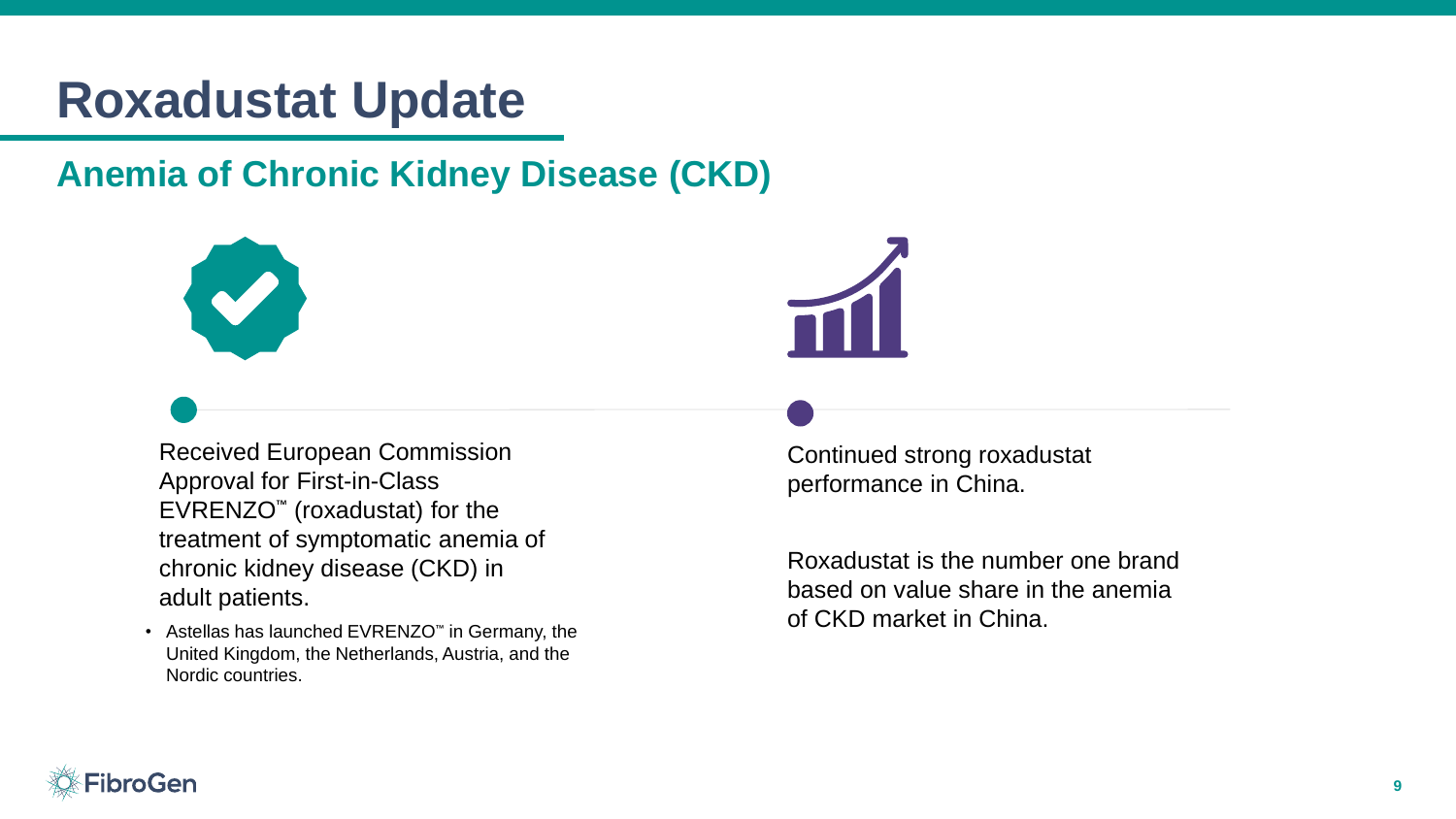# **Pre-Clinical Pipeline:**

#### **Licensed programs in transformative partnership with HiFiBiO Therapeutics**

- Galectin-9: antibody designed to inhibit target driven cancer stem cell self-renewal in acute myeloid leukemia (AML) and immune resistance in many solid tumors.
- CCR8: antibody designed to deplete suppressive T regulatory cells in the tumor microenvironment with broad potential activate immune responses in solid tumors.

#### **FibroGen fully owned proprietary assets**

• Undisclosed: additional drug development programs leveraging FibroGen expertise in HIF and CTGF biology

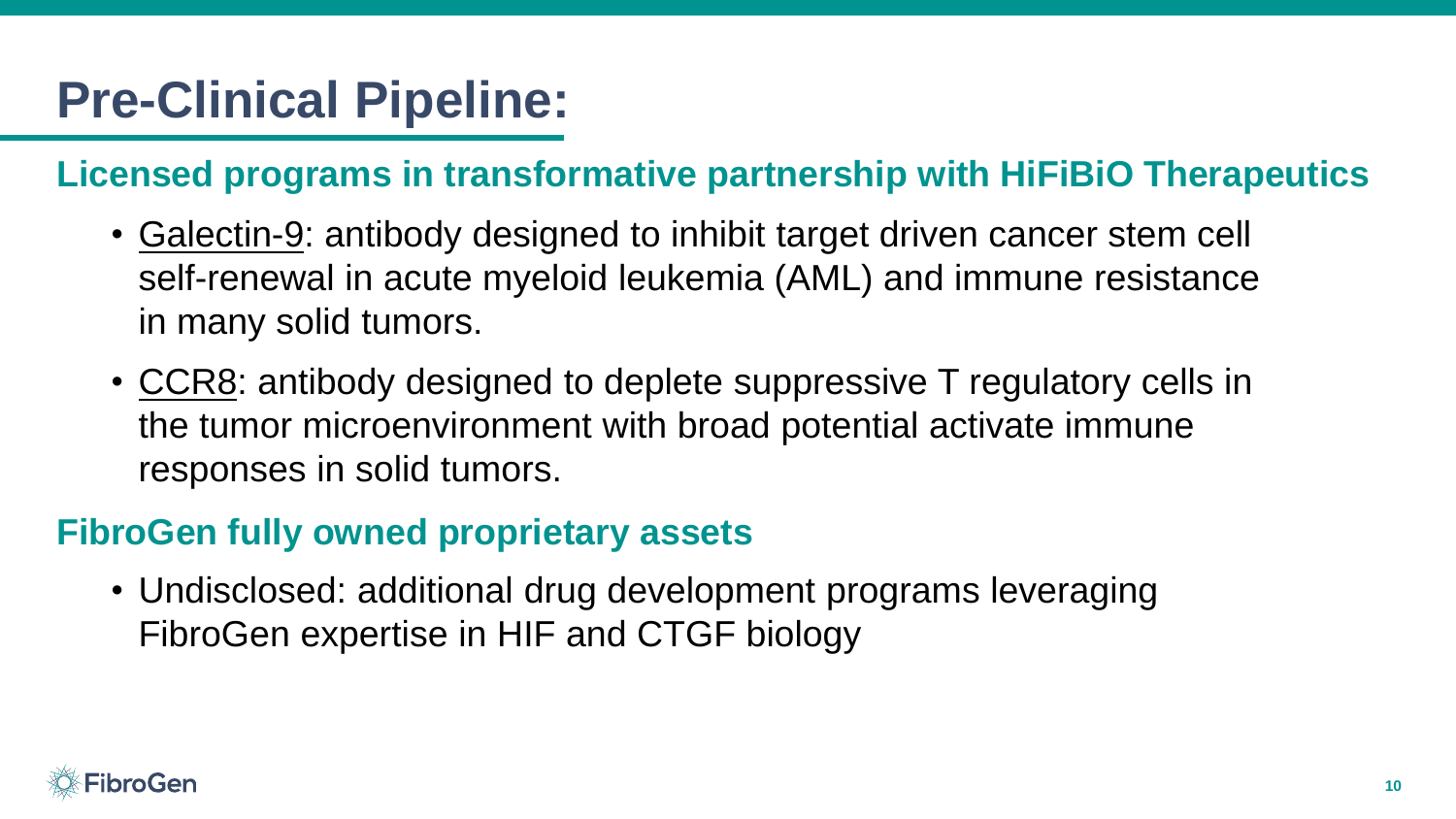# **Pamrevlumab**

Fibrosis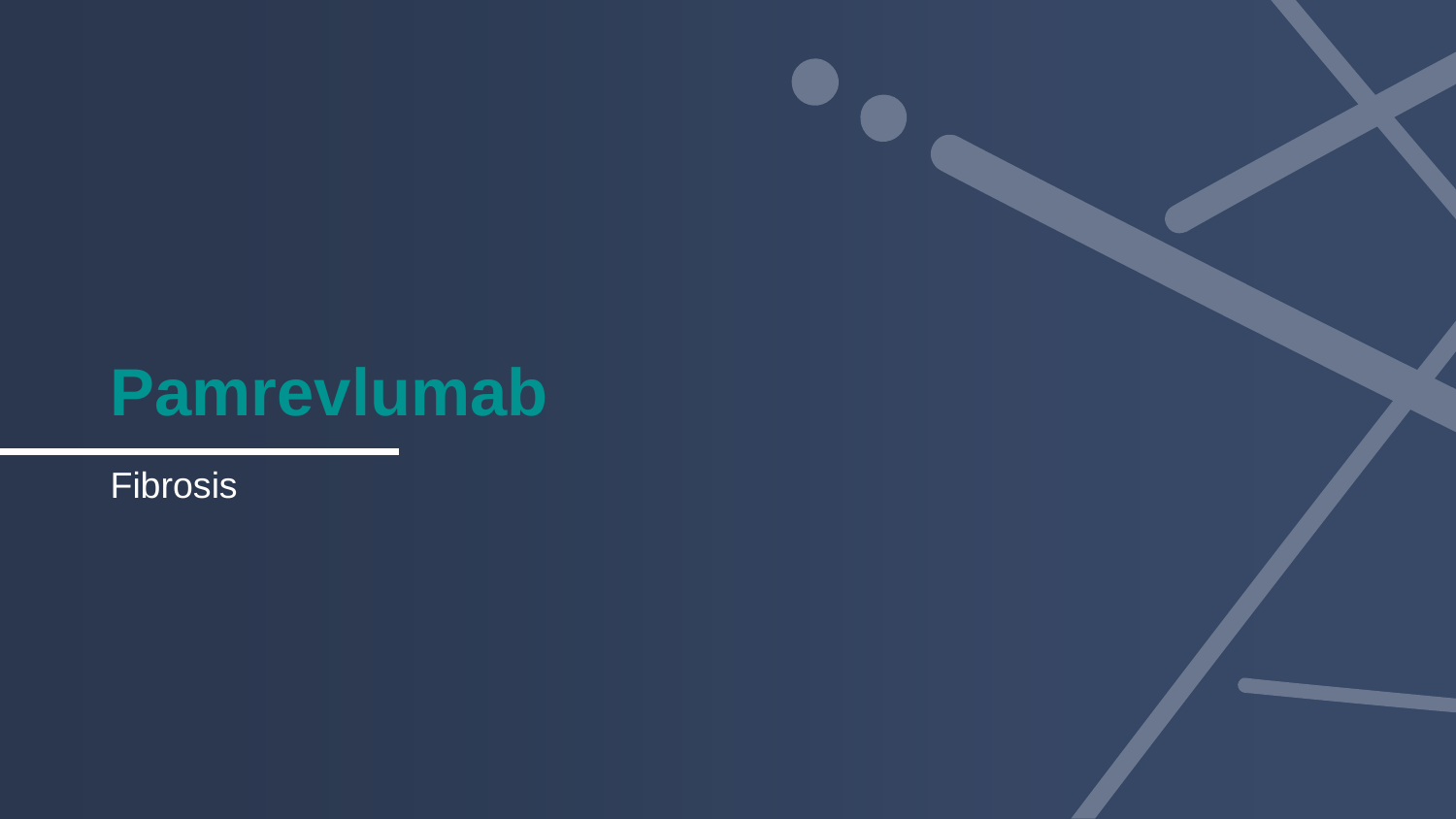### **Pamrevlumab: A Unique Phase 3 Investigational Drug**

#### **Novel, differentiated antifibrotic MOA**

- First-in-class CTGF-targeting mAb
- *In vivo* efficacy in multiple preclinical models
- Potential disease-modifying mechanism across fibrotic diseases

#### **Phase 2 outcomes target serious unmet needs**

- IPF: Observed benefit in lung function preservation with a differentiated safety profile
- PDAC: Safe and well tolerated with trend for improved resection rate and increased completion of chemotherapy cycles
- DMD: Safe and well tolerated with favorable outcomes vs historical data
	- Pamrevlumab can potentially be used in a broad range of DMD patients regardless of specific mutations

#### **Significant commercial potential**

- Phase 3 programs in areas of high unmet medical need with limited late-stage competitive intensity
- Highly differentiated target indications with fibrotic components but independent risk profiles
- Esbriet and Ofev combined 2021 sales ~\$4.0B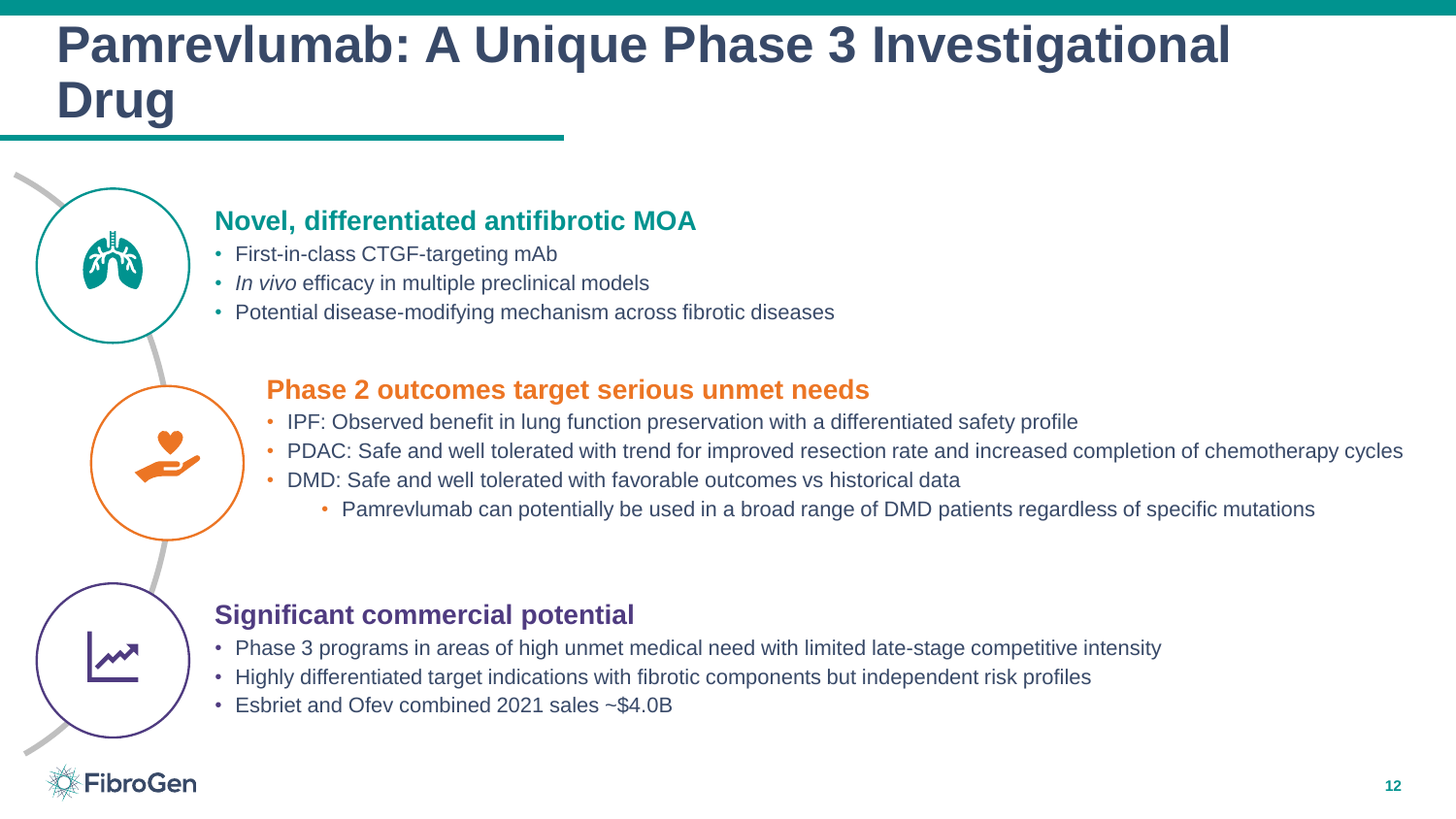### **Pamrevlumab: Potential First in Class Antibody Targeting High Need Medical Indications**

#### **Idiopathic Pulmonary Fibrosis (IPF)**

- FDA Fast Track and Orphan Drug Designation
- ZEPHYRUS-1 Phase 3 Study **Enrollment Complete**
- ZEPHYRUS-2 Phase 3 Study **Enrolling**

#### **Pancreatic Cancer (LAPC)**

- FDA Fast Track and Orphan Drug Designation
- LAPIS Phase 3 Study **Enrollment Complete**

#### **Metastatic Pancreatic Cancer**

• Precision Promise<sup>SM</sup> Platform Phase 2/3 Sponsored by Pancreatic Cancer Network **Enrolling**

### **Duchenne Muscular Dystrophy (DMD)**

- FDA Orphan Drug, Fast Track and Rare Pediatric Disease Designation
- EMA Orphan Medicinal Product Designation
- LELANTOS-1 Phase 3 **Enrollment Complete**
- LELANTOS-2 Phase 3 Study **Enrollment Complete**

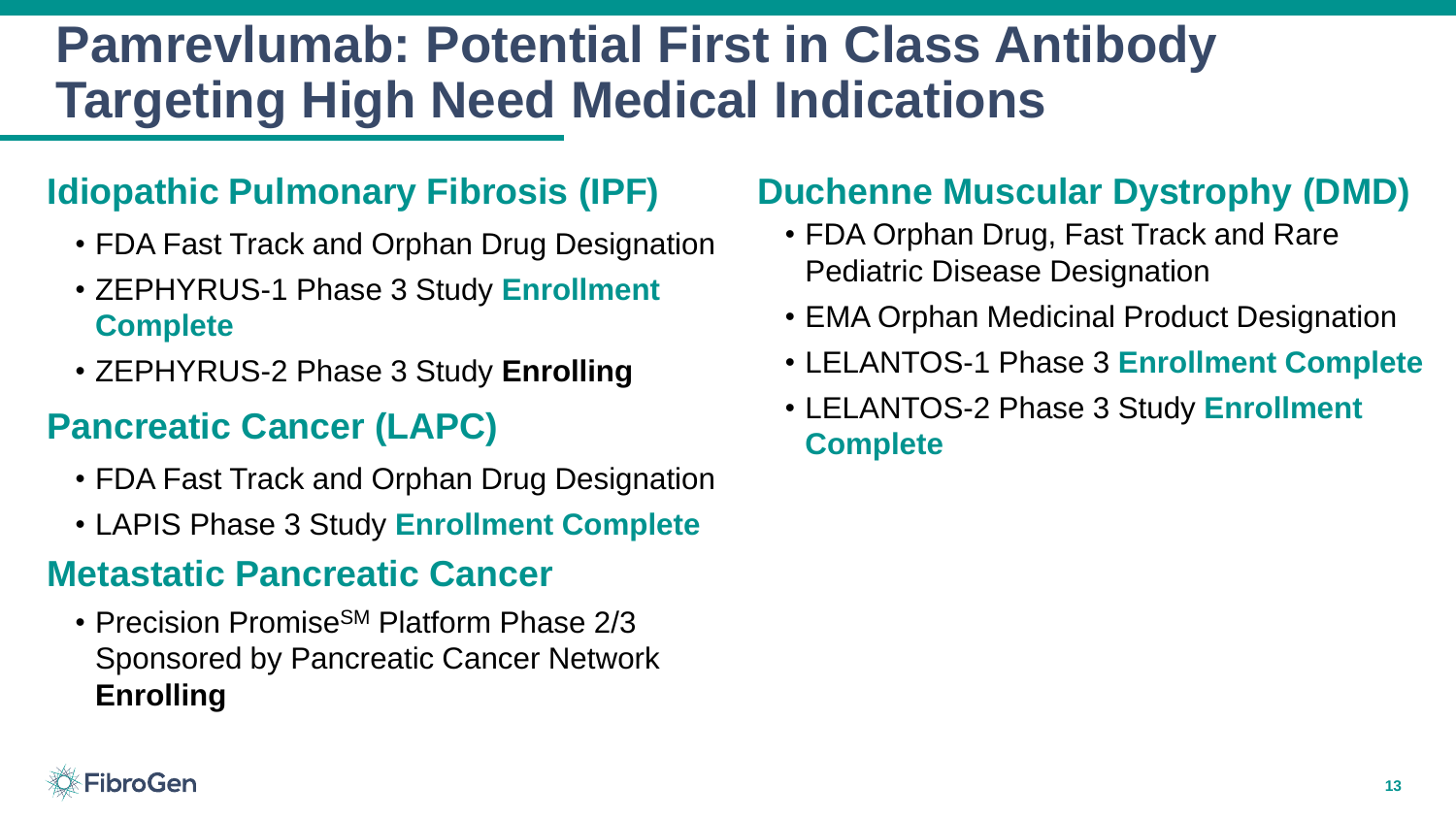# **Pamrevlumab Commercial Opportunity**

#### **Idiopathic Pulmonary Fibrosis**

| Diagnosed Prevalence (US, EU, CN, JP)   | $-330k$                                                           |
|-----------------------------------------|-------------------------------------------------------------------|
| 2021 Branded Category Revenue           | $\sim$ \$4.0B; +11% YoY                                           |
| <b>Current Standard of Care</b>         | Ofev (nintedanib – BI); Esbriet (pirfenidone – Genentech / Roche) |
| <b>SoC Limitations</b>                  | Disease progression; poor tolerability / adherence                |
| <b>Late-Stage Competitive Intensity</b> | PRM-151 (Roche), BI-1015550 (BI)                                  |

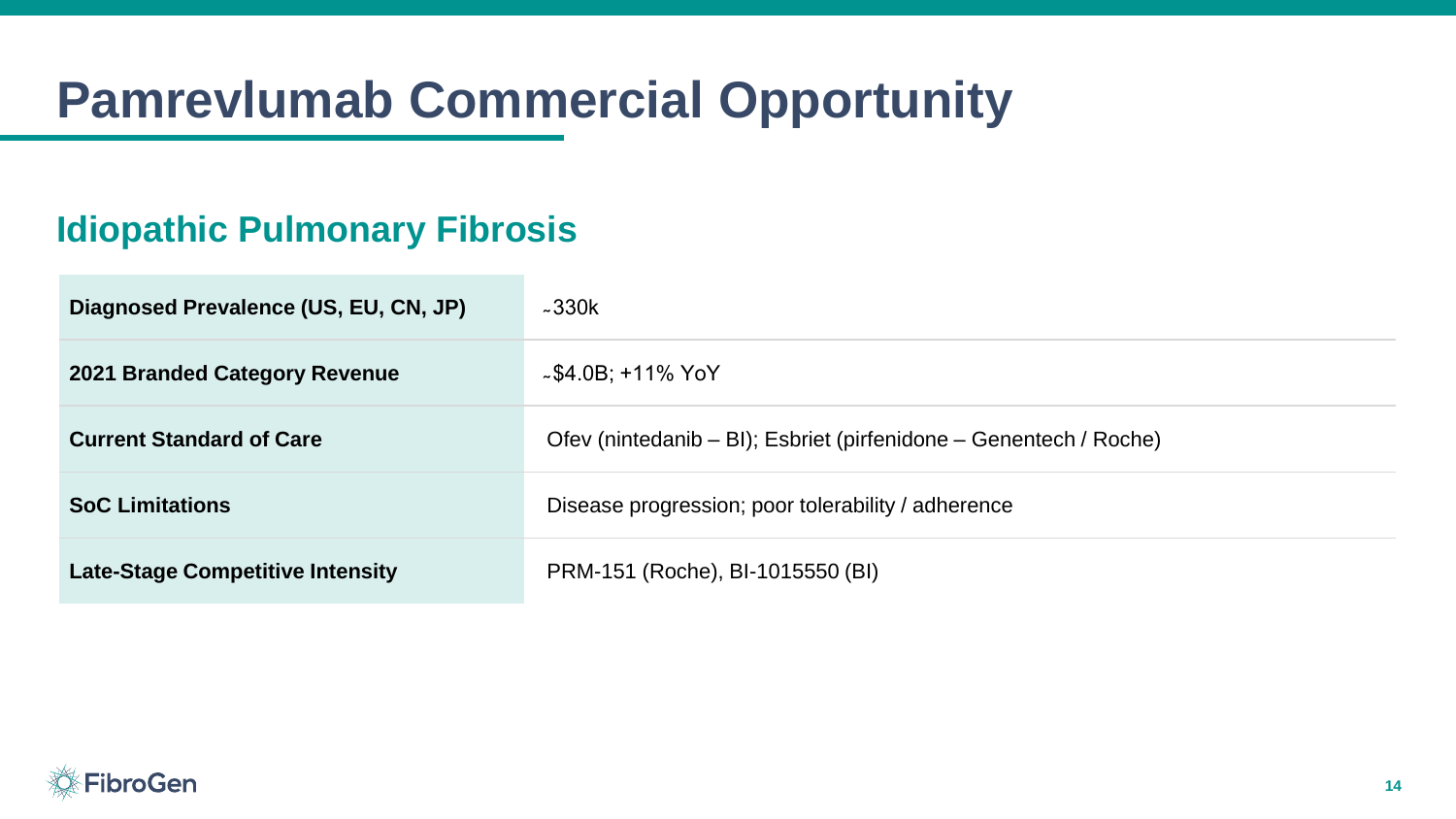### **IPF Patients Need New Therapeutic Options**



- One in 200 over the age of 70 are living with IPF<sup>1</sup>
- U.S. prevalence of 200,000+<sup>1</sup>
- U.S. incidence of 50,000<sup>1</sup> cases per year
- Leads to irreversible loss of lung function with high morbidity and mortality rates
- Median survival of 3-5 years following diagnosis
- **Progressive 2018 / Current Treatments !**
	- Slow pulmonary function loss
	- Modest effect on slowing disease progression
	- Require side effect management
	- Esbriet and Ofev combined 2021 sales  $~54.0B$

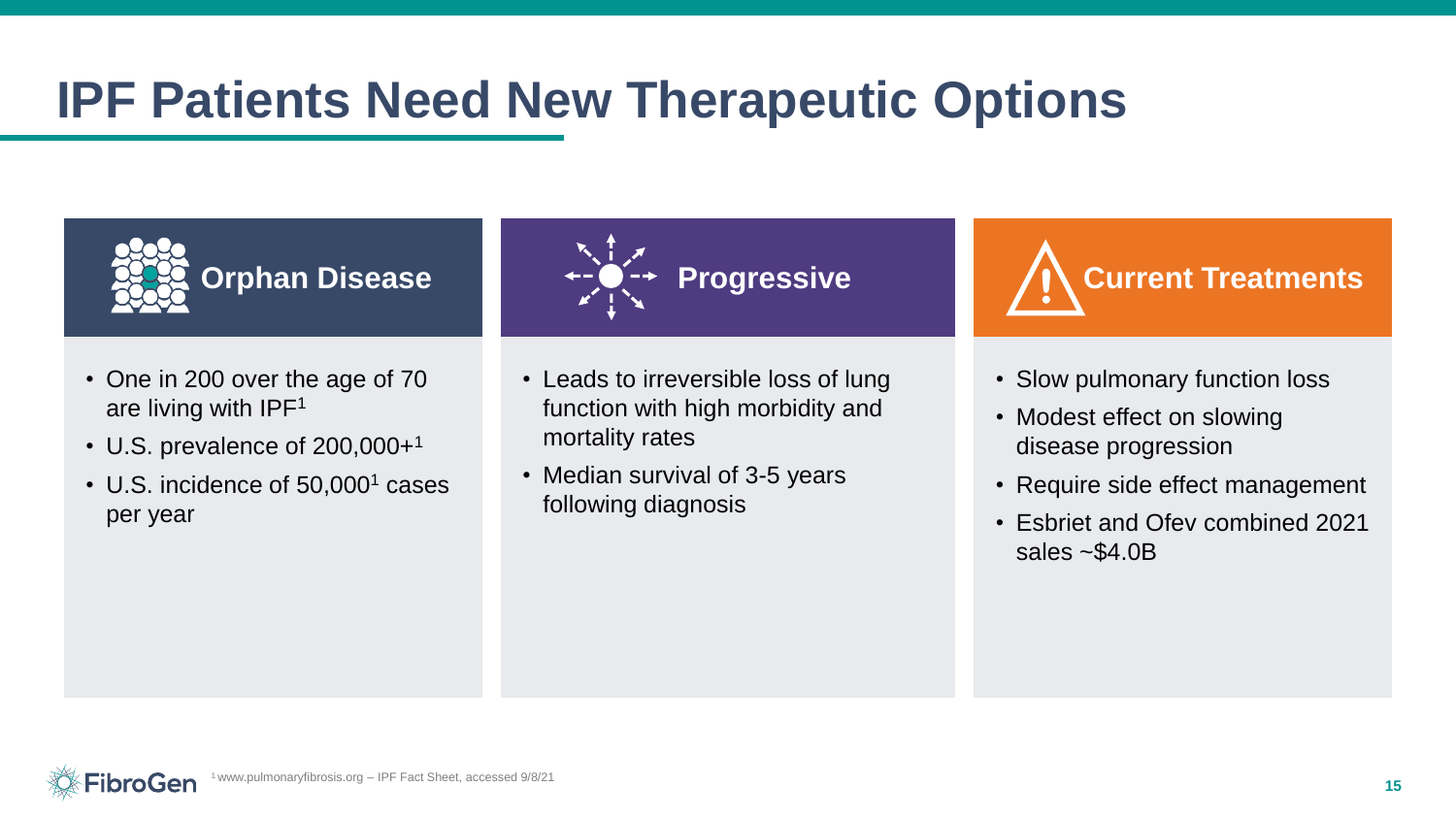### **PRAISE Phase 2: Efficacy Analysis, Primary Endpoint; Mean Change from BL at Week 48 in FVC**

**FVC%-Predicted**



**p-value =** 0.033

**FVC%-Predicted Difference:** 4.33% **Relative Difference:** 60%





**Absolute FVC Difference:** 178mL **Relative Difference:** 58%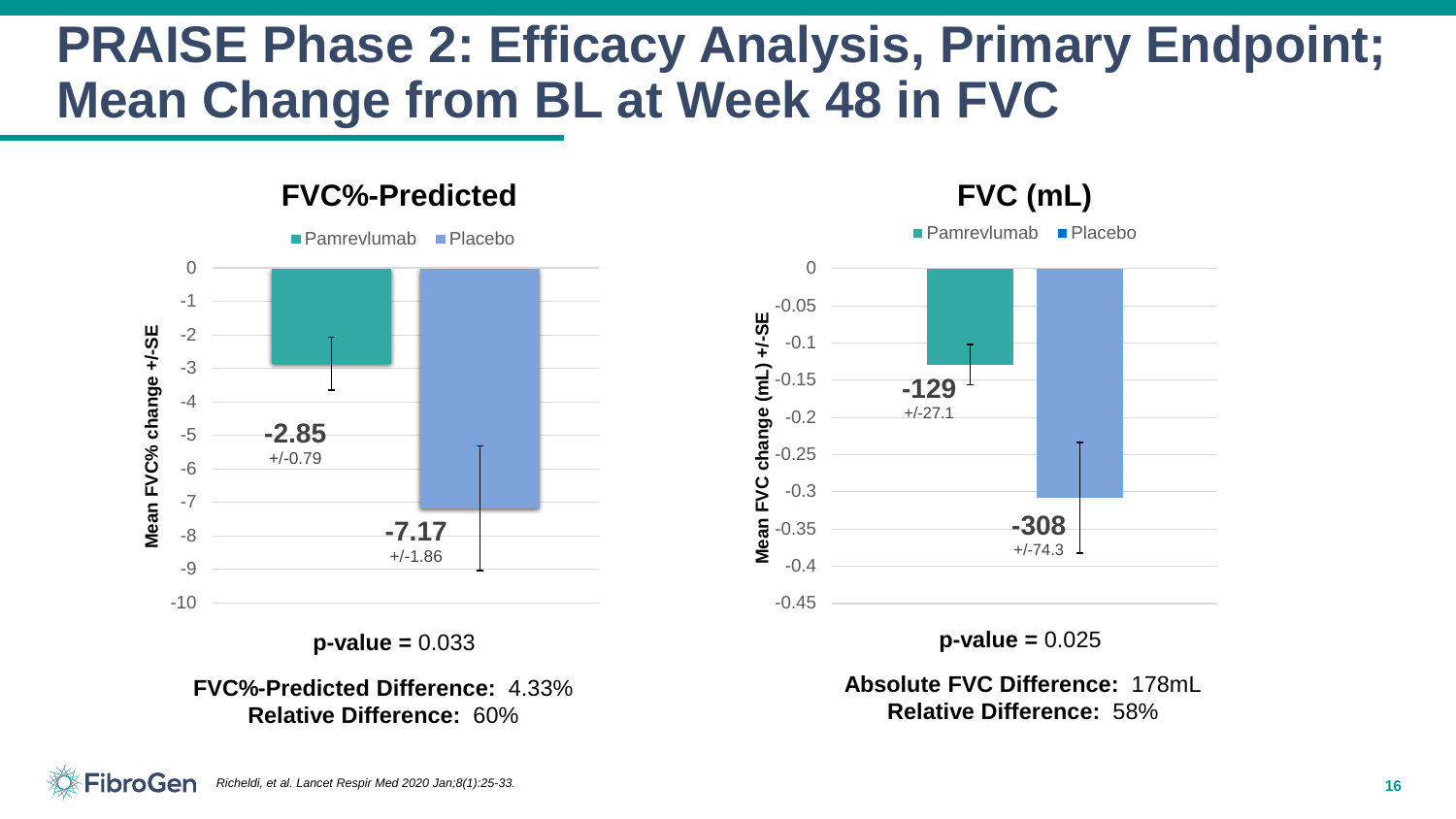### **PRAISE Phase 2: Pamrevlumab Attenuated Progression of Fibrosis**



- Absolute differences in Quantitative Lung Fibrosis (QLF) changes from baseline to Weeks 24-48 between pamrevlumab arm and placebo arm were 61.6 ml and 76.2 ml, respectively
- First reported statistically significant results for attenuation of fibrosis by qHRCT
- Change in fibrosis (lung structure) correlates with change in FVC% predicted (lung function), primary endpoint of study (Spearman's correlation coefficient of  $-0.64$ ,  $p=0.0001$ )

*Richeldi, et al. Lancet Respir Med 2020 Jan;8(1):25-33.*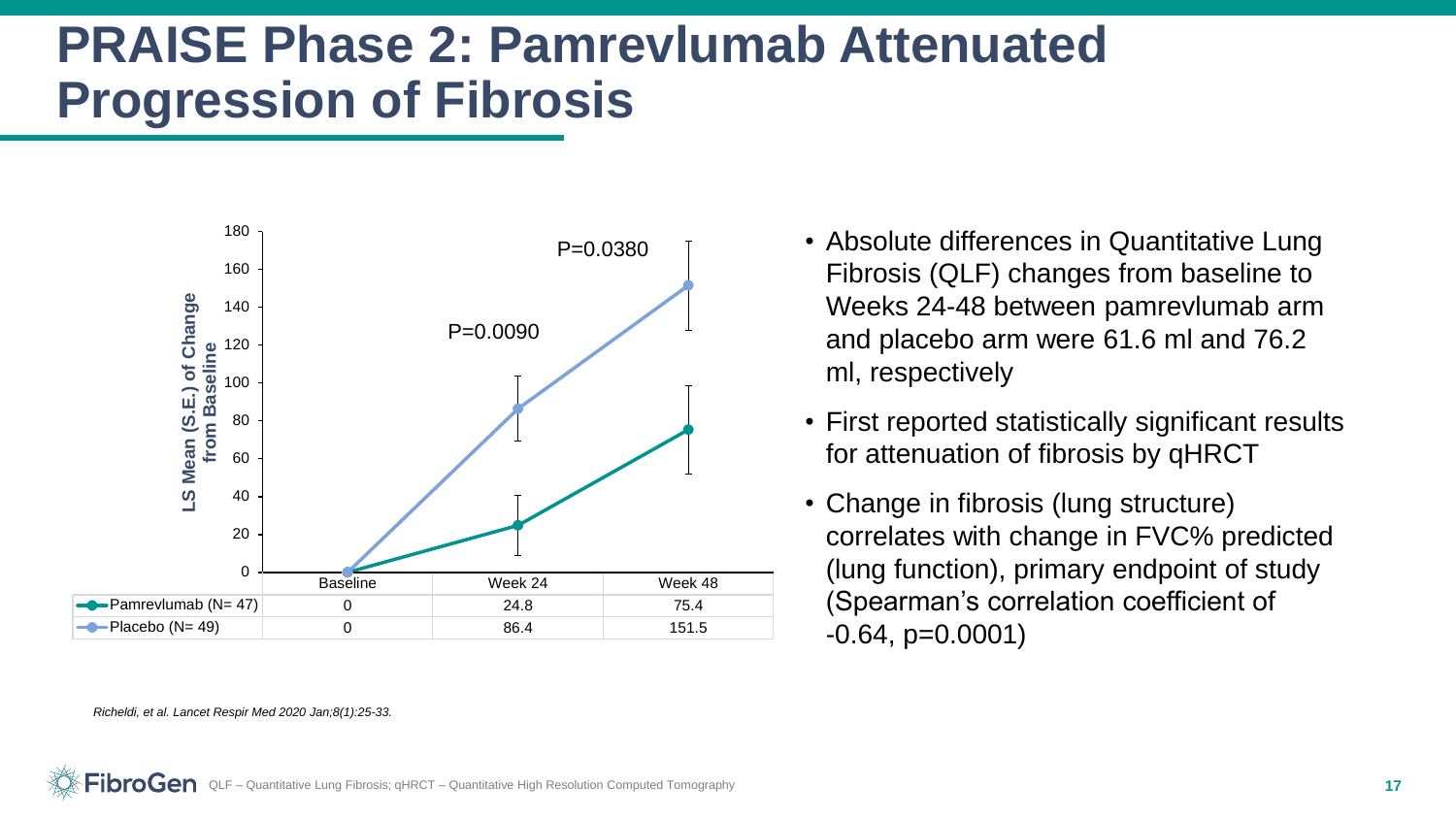### **PRAISE Phase 2: Attenuation of IPF Disease Progression**

#### **IPF Disease Progression (FVC% Predicted Decline ≥10% or Death) vs. Placebo**



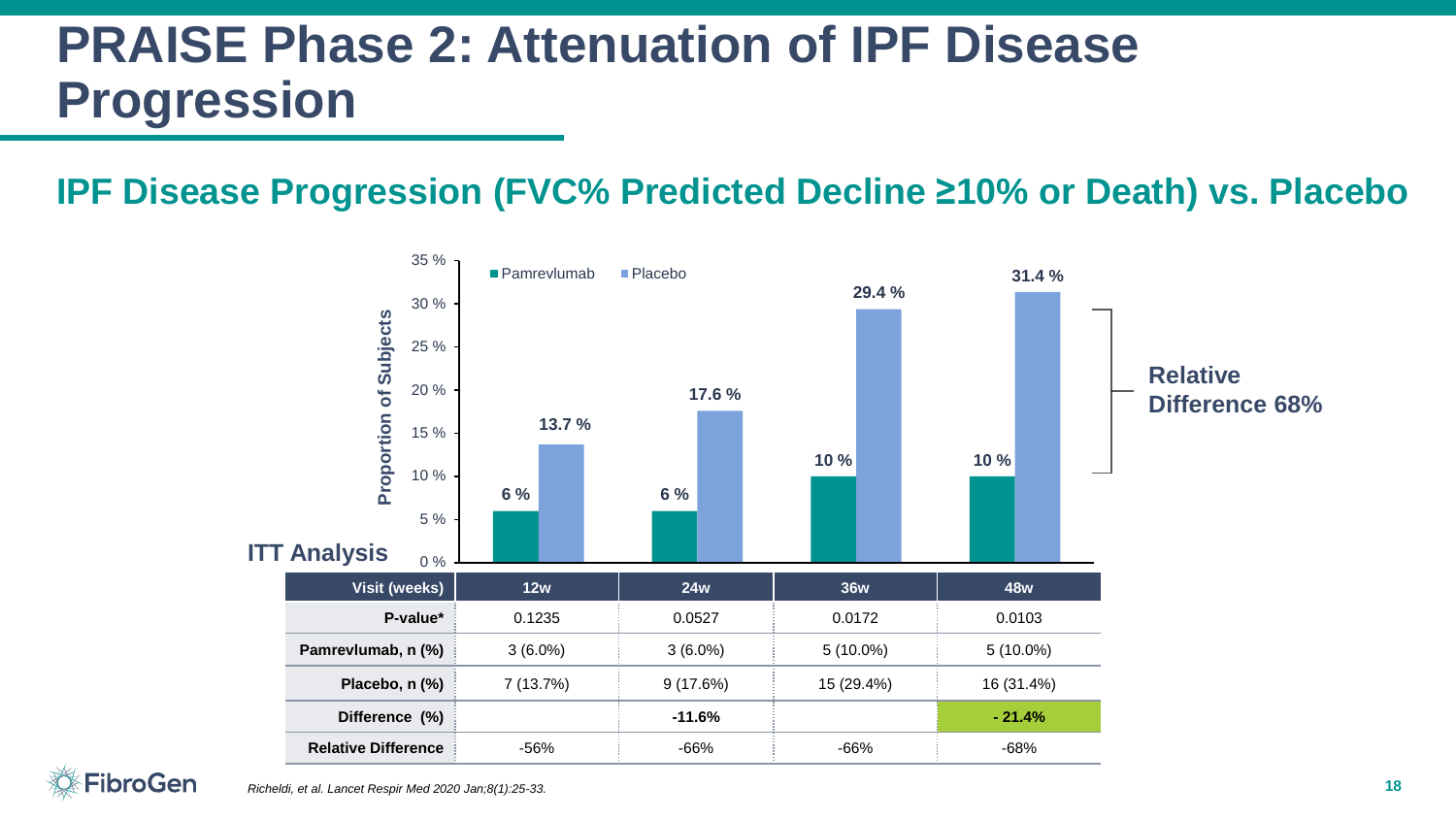### **Pamrevlumab IPF Phase 3 Program: ZEPHYRUS-1 and ZEPHYRUS-2**

#### **Patient Population**

- IPF diagnosis according to ATS/ERS/JRS/ALAT guidelines\*
	- ZEPHYRUS-1
		- IPF patients who have declined approved therapies
		- IPF patients previously but not now currently being treated with approved therapies
	- ZEPHYRUS-2
		- IPF patients previously but not now currently being treated with approved therapies

#### **Study Design**

- Placebo-controlled, double-blind
- Enroll ~340 patients in each study
- Randomization 1:1 pamrevlumab or placebo

#### **Primary Endpoint**

- Change in forced vital capacity (FVC) from baseline for U.S
- Disease progression defined as FVC % predicted decline of 10% or death for EU/UK

### **Secondary Endpoints**

- Quantitative changes in lung fibrosis volume from baseline
- Patient-reported outcomes



NCT03955146

#### **Study Fully Enrolled**



**ZEPHYRUS II** 

NCT04419558

**Study Enrolling**

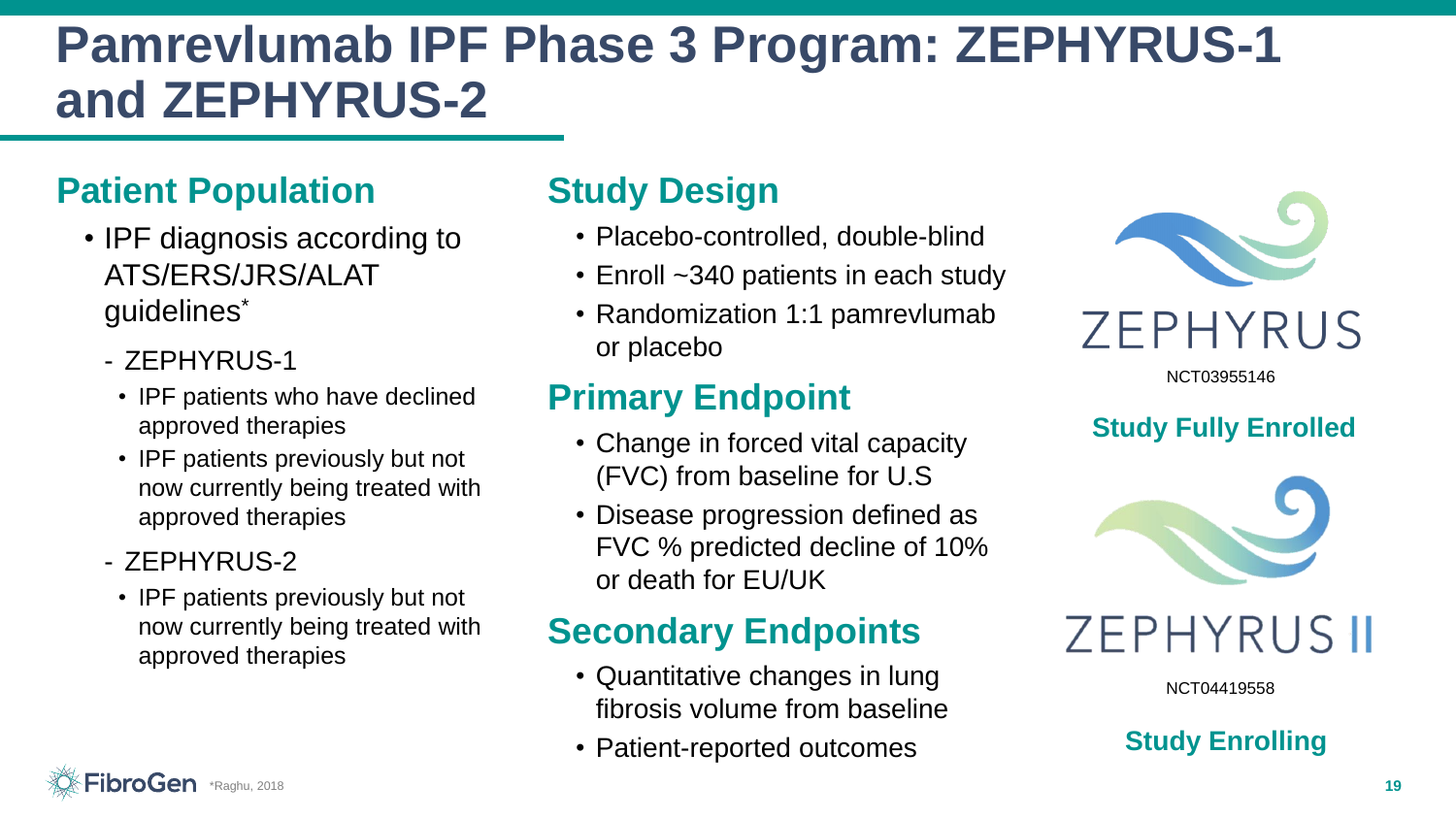# **Pamrevlumab Commercial Opportunity**

#### **Locally Advanced Pancreatic Cancer**

| Diagnosed Prevalence (US, EU, CN, JP)   | ~140k (non-metastatic)                                                                                                                                                            |
|-----------------------------------------|-----------------------------------------------------------------------------------------------------------------------------------------------------------------------------------|
| <b>Branded Category Revenue</b>         | N/A                                                                                                                                                                               |
| <b>Current Standard of Care</b>         | gemcitabine + nab-paclitaxel; gemcitabine + folfirinox                                                                                                                            |
| <b>SoC Limitations</b>                  | 5-year Disease-Free Survival ~10% <sup>1</sup> ; No major therapeutic advances in decades, <sup>2</sup> with<br>major therapy classes like IOs failing to offer survival benefits |
| <b>Late-Stage Competitive Intensity</b> | Limited in non-metastatic disease                                                                                                                                                 |

1. Sources: GLOBOCAN ([link\)](https://gco.iarc.fr/today/data/factsheets/populations/160-china-fact-sheets.pdf) 2. Sources: SEER; Cancer.Net (for [NSCLC](https://www.cancer.net/cancer-types/lung-cancer-non-small-cell/statistics) and [H&N](https://www.cancer.net/cancer-types/laryngeal-and-hypopharyngeal-cancer/statistics)); Dela Cruz, Charles S et al. "Lung cancer: epidemiology, etiology, and prevention." *Clinics in chest medicine* vol. 32,4 (2011): 605-44. doi:10.1016/j.ccm.2011.09.001 (for [SCLC](https://www.ncbi.nlm.nih.gov/pmc/articles/PMC3864624/))

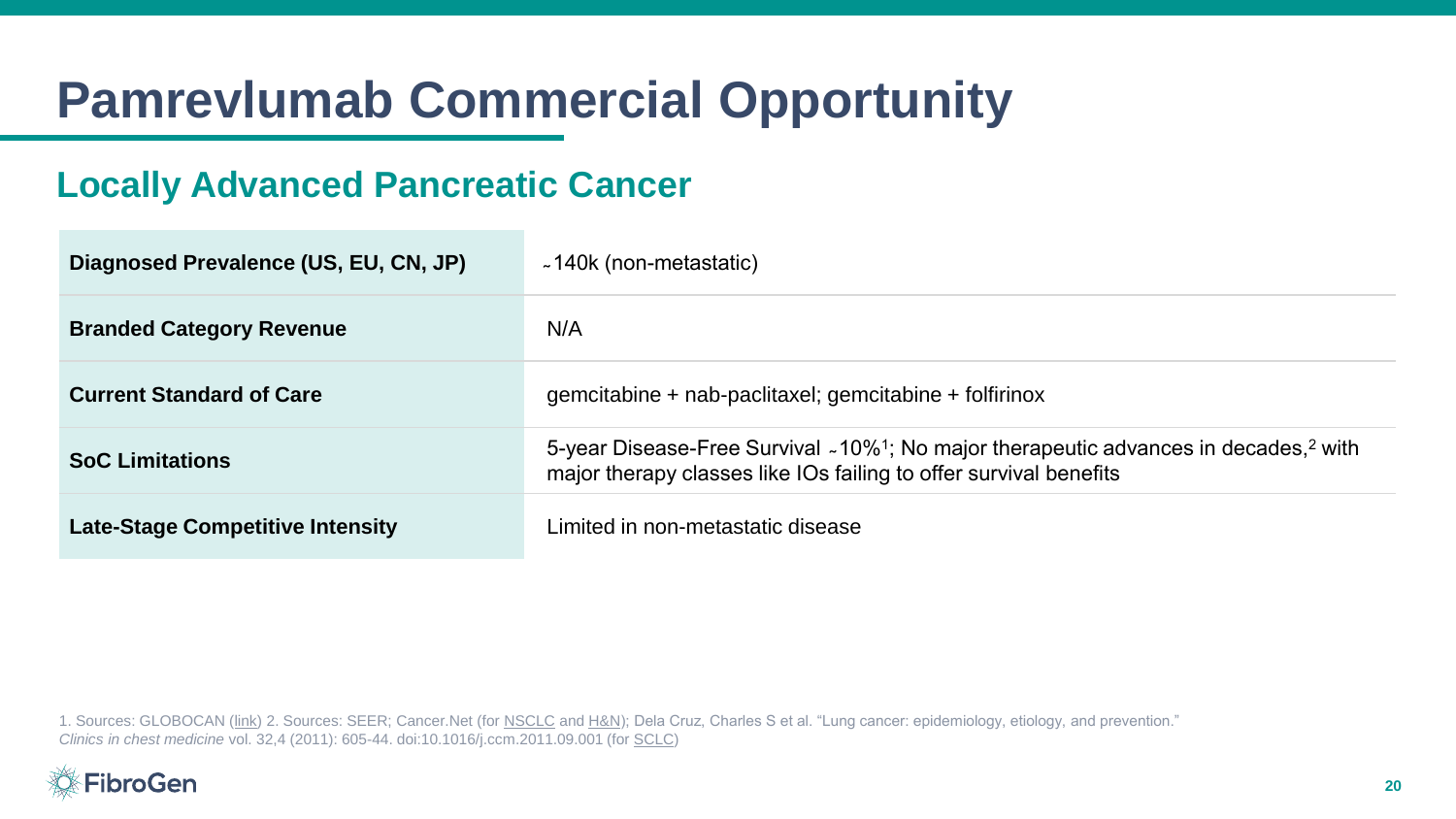### **Phase I in Locally Advanced or Metastatic Pancreatic Ductal Adenocarcinoma Cancer Patients**

#### **Improved OS with Higher Pamrevlumab Exposure**



Empty circles represent censored subjects (2 subjects alive at data cut-off date). Picozzi V et al. JCCT 2017.

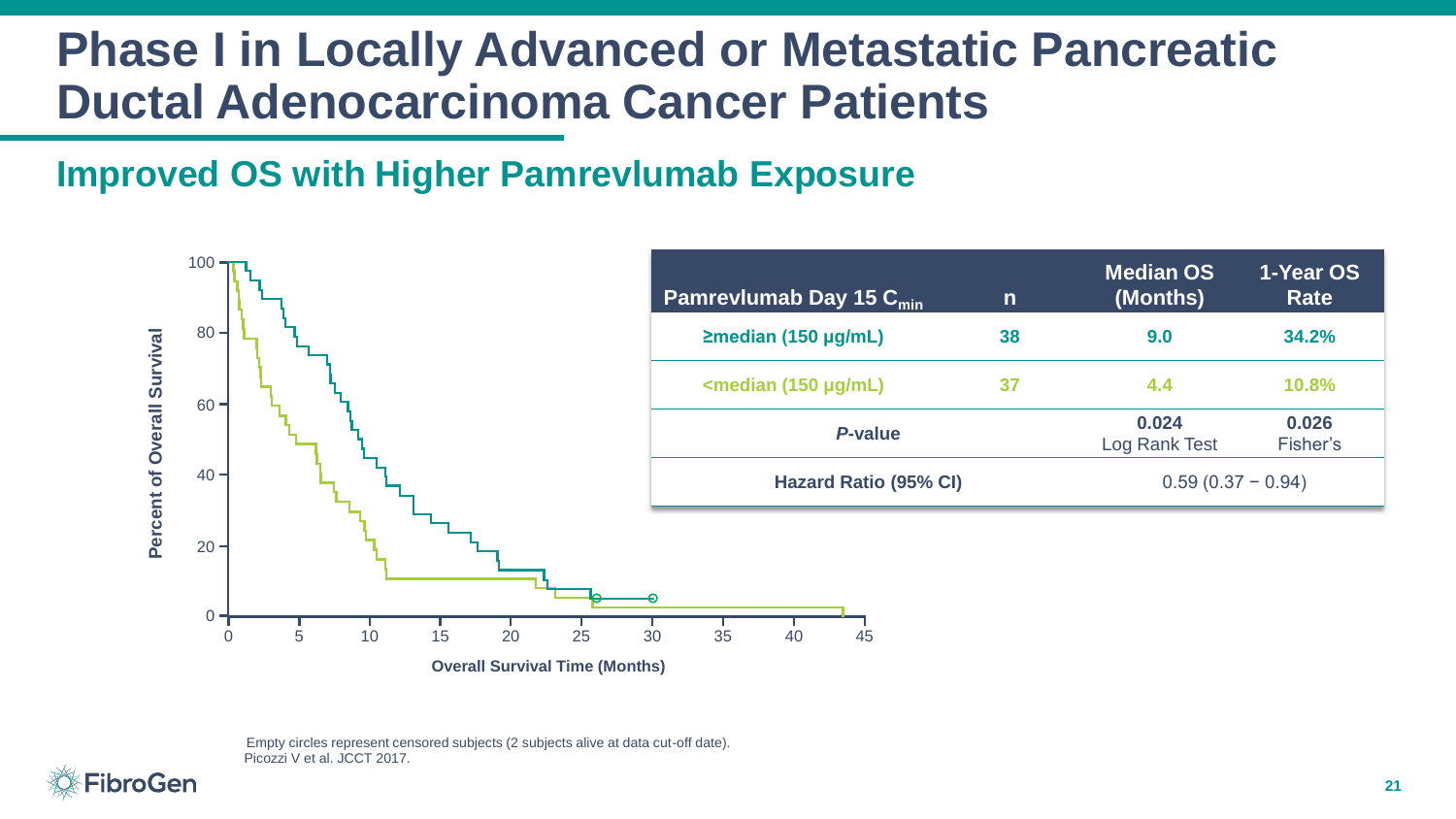# **LAPIS Pamrevlumab LAPC Phase 3 Study**

#### **Patient Population**

- Locally advanced, unresectable pancreatic cancer
- ECOG 0-1 (health status of patient)
- No prior therapy

### **Primary Endpoint**

• Overall Survival (OS)

### **Secondary Endpoints**

- Event-free survival
- Patient-reported outcomes

#### **Study Design**

- Double-blind, placebo-controlled
- Enrolled 284 subjects at sites globally
- Randomization 1:1 to pamrevlumab + gemcitabine/nab-paclitaxel/ FOLFIRINOX or to placebo + gemcitabine/nab-paclitaxel/ FOLFIRINOX
- Six cycles of neoadjuvant treatment followed by evaluation for surgical eligibility and possible resection
- Interim assessment of Event Free Survival
- Long-term overall survival follow-up for all subjects



NCT03941093

#### **Study Fully Enrolled**

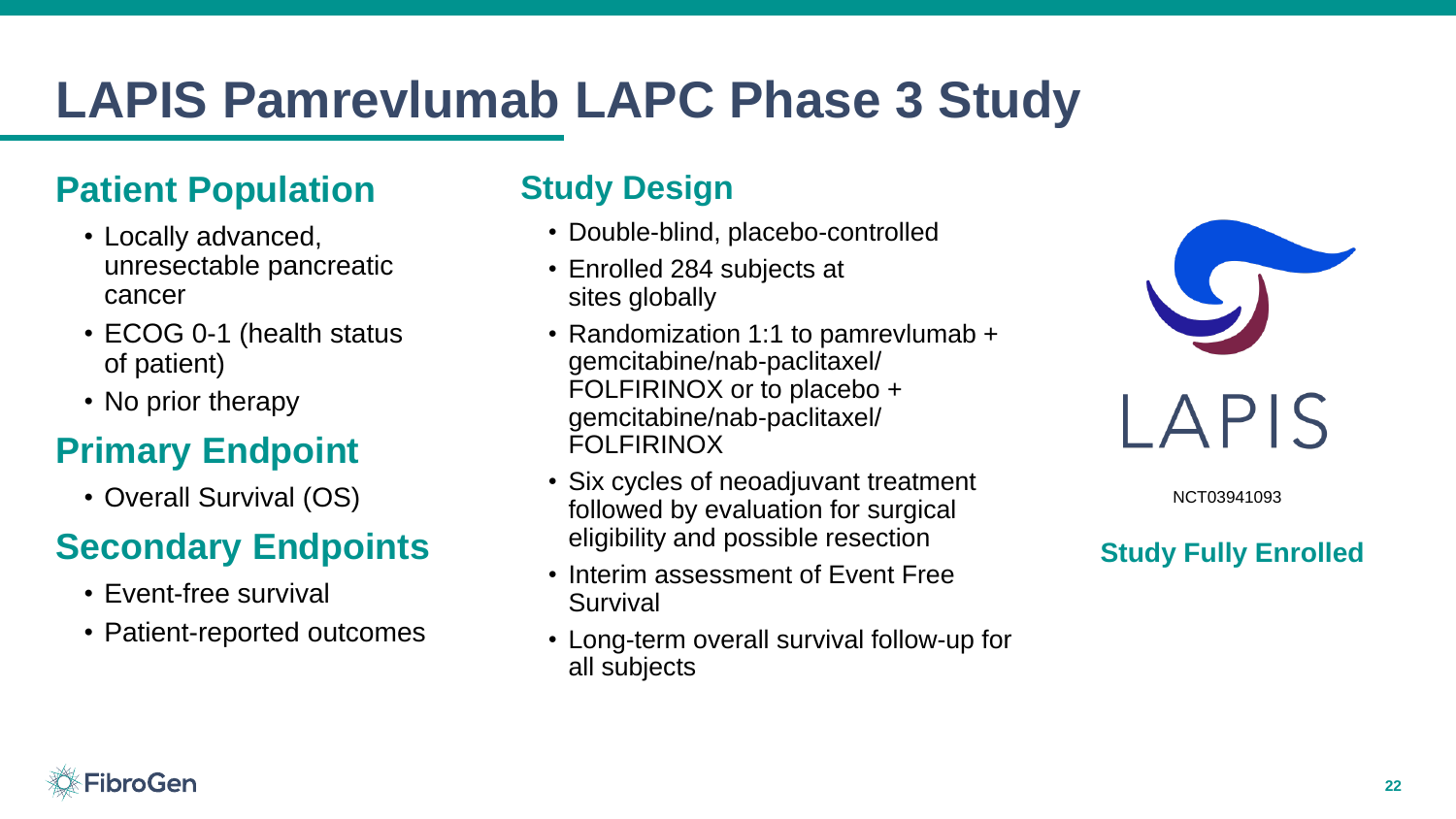# **Pamrevlumab Commercial Opportunity**

#### **Duchenne Muscular Dystrophy**

| Diagnosed Prevalence (US, EU, CN, JP)   | ~270k                                                                                                                              |
|-----------------------------------------|------------------------------------------------------------------------------------------------------------------------------------|
| 2021 Branded Category Revenue           | ~1.50.75B                                                                                                                          |
| <b>Current Standard of Care</b>         | corticosteroids; anti-sense oligonucleotides / exon-skipping                                                                       |
| <b>SoC Limitations</b>                  | Continued disease progression; tolerability; need for confirmed gene mutation;<br>biomarker benefit only (exon-skipping therapies) |
| <b>Late-Stage Competitive Intensity</b> | Dystrophin-targeted therapies (gene-based and exon-skipping);<br>Limited anti-fibrotic therapies                                   |

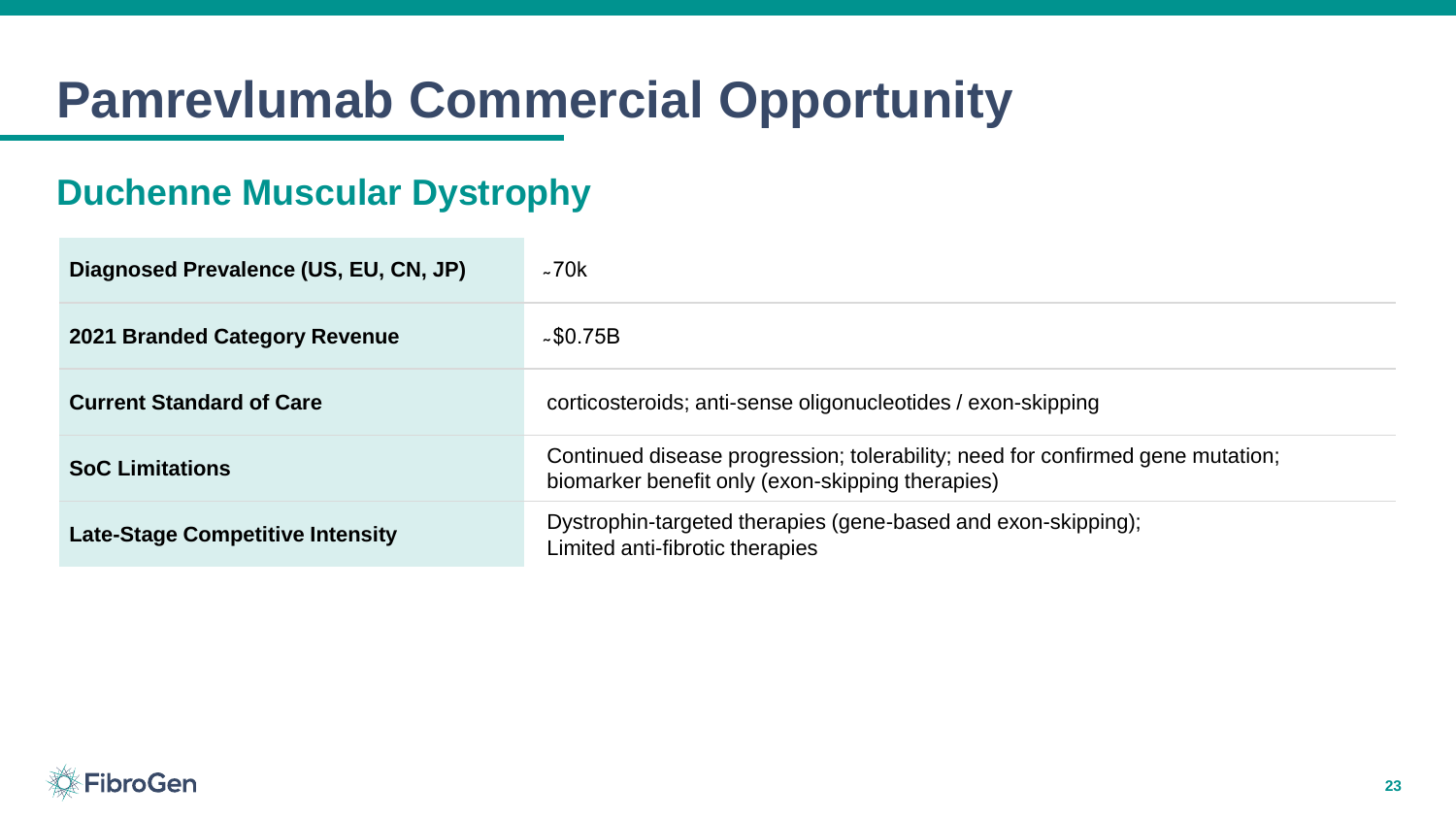## **Duchenne Muscular Dystrophy (DMD) Background**

- Affects ~1 in every 5,000 newborn boys
- About 20,000 children are diagnosed with DMD globally each year
- A fatal disease caused by genetic mutations leading to the absence or defect of dystrophin, a protein necessary for normal muscle function:
	- The absence of dystrophin results in muscle weakness, muscle loss, fibrosis, and inflammation
- Patients with DMD are often non-ambulatory before the age of 12, and their progressive muscle weakness can lead to serious medical problems relating to diminished function of respiratory and cardiac muscles

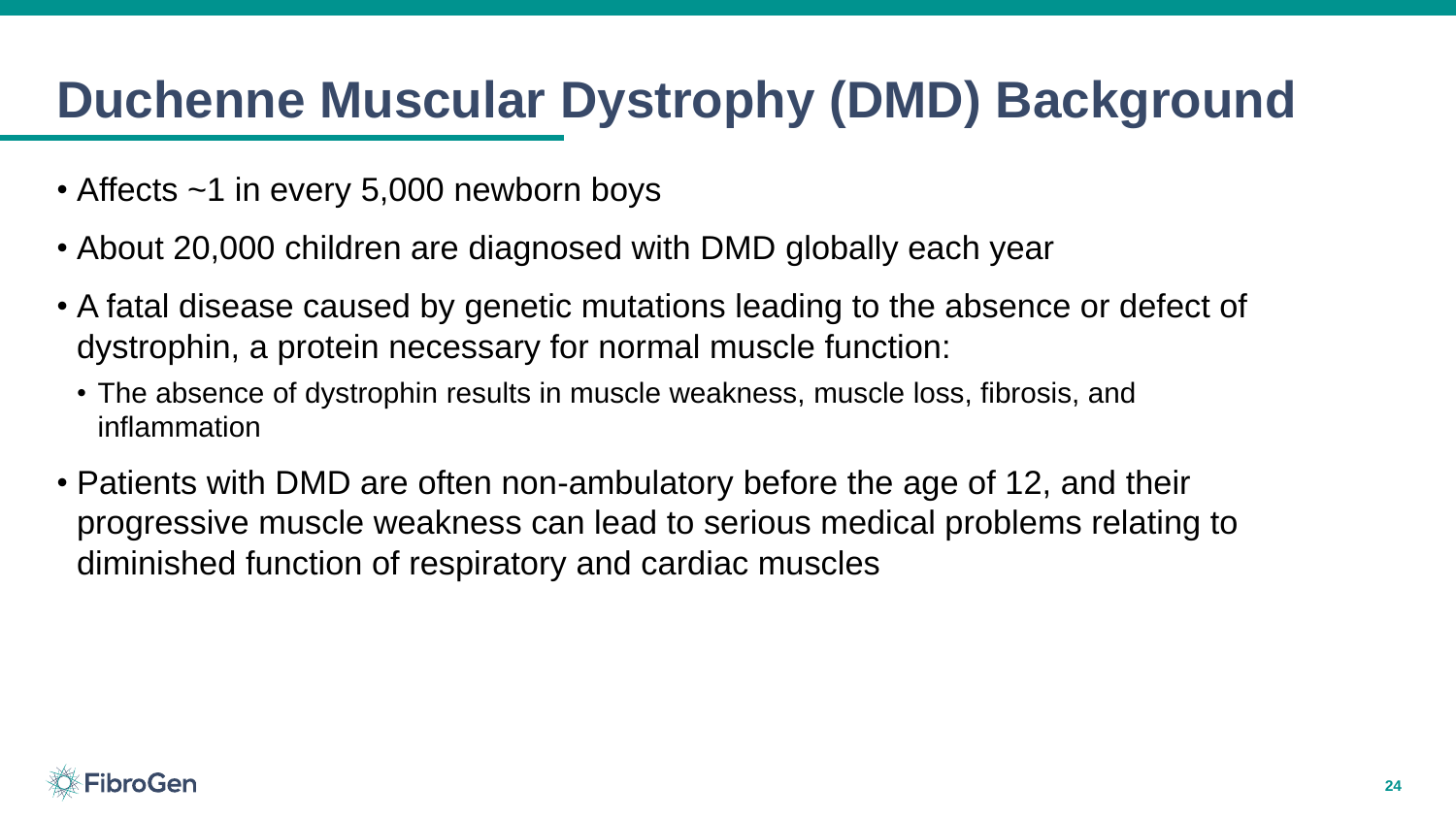# **Phase 2 MISSION Study in DMD**

#### **First Time an Antifibrotic Has Shown Potential to Slow Disease Progression in Non-ambulatory DMD**

- Mechanism of action may mitigate fibrosis in non-ambulatory DMD patients, irrespective of the causative genetic mutation
- Phase 2 Study 079 (MISSION) performed in non-ambulatory DMD subjects, showed pamrevlumab may slow DMD disease progression
- Promising safety profile, with no major SAEs leading to discontinuations
- Pamrevlumab can potentially be used in a broad range of DMD patients regardless of specific mutations
- Limitations: This study was limited by lack of an internal control group

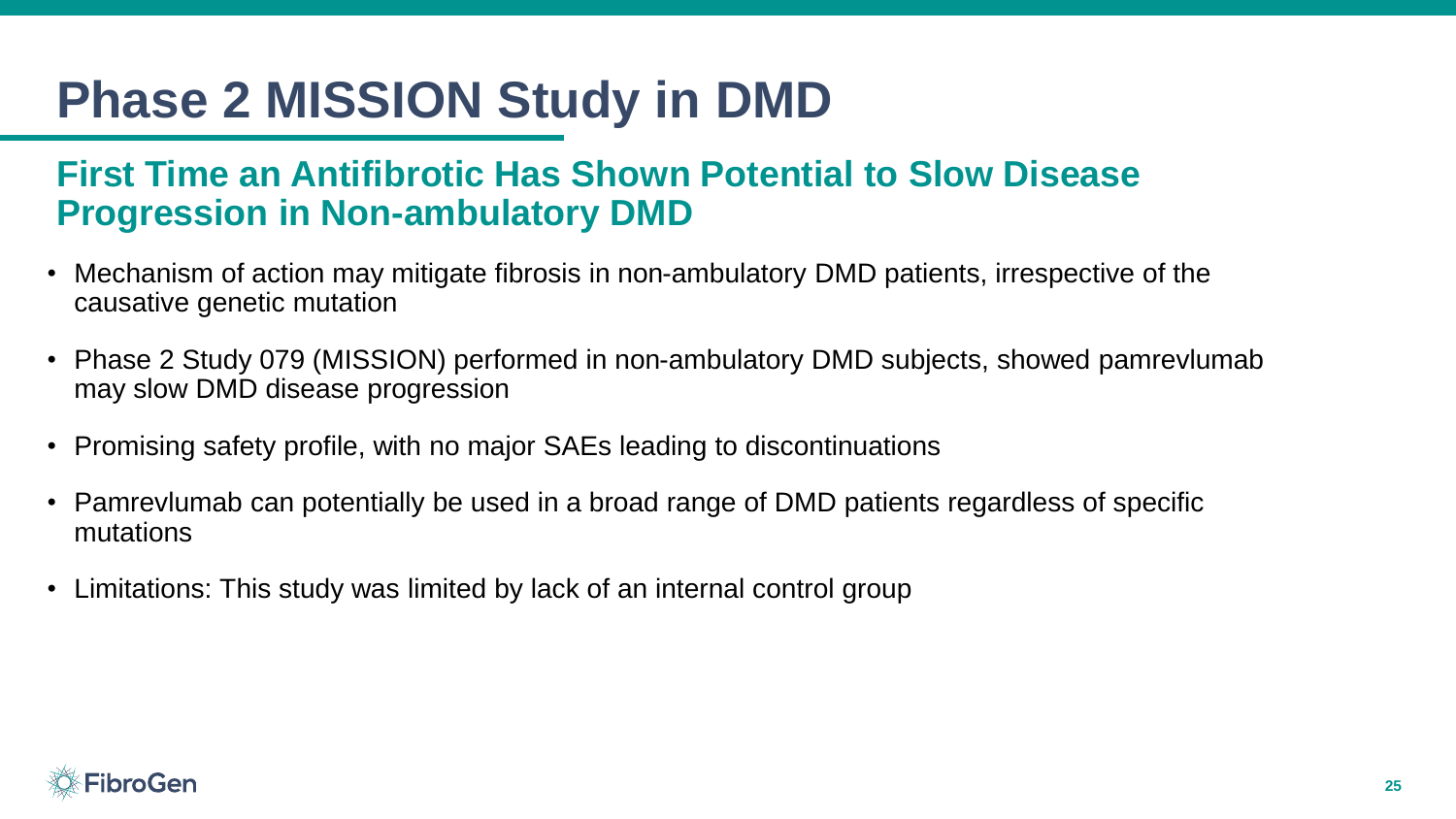## **LELANTOS-1 Pamrevlumab DMD Phase 3 Study**

#### **Patient Population**

• Males 12 years and older with nonambulatory DMD

#### **Primary Endpoint**

• Change in the total score of performance of upper limb (PUL) assessment, from baseline to Week 52

#### **Secondary Endpoints**

- Pulmonary function tests
- Cardiac function tests

#### **Study Design**

- Double-blind, placebo-controlled
- Enrolled 99 subjects at sites globally
- Randomized 1:1 to receive pamrevlumab plus systemic corticosteroids, or placebo plus systemic corticosteroids, for up to 52 weeks



NCT04371666

**Study Fully Enrolled**

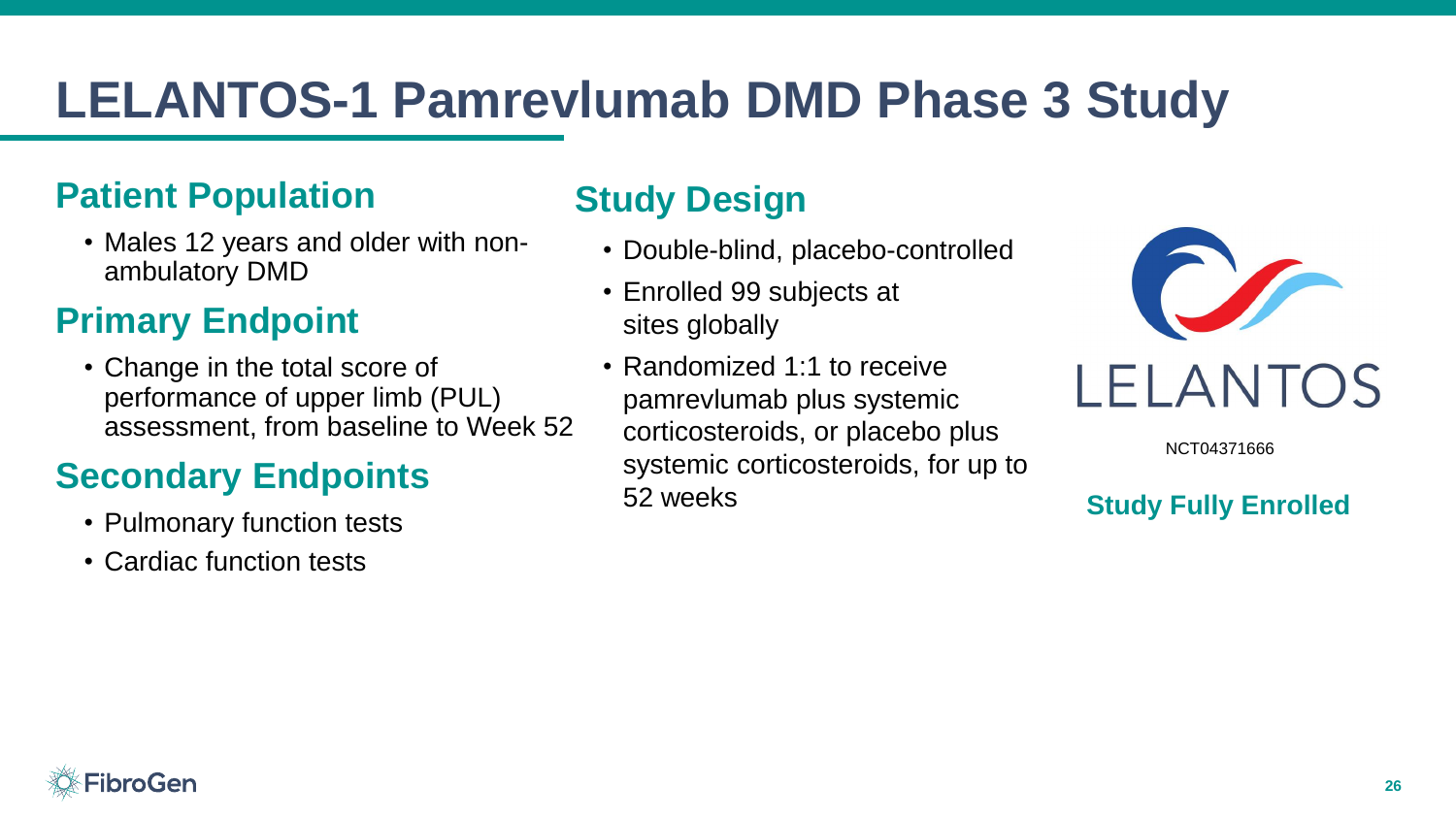## **LELANTOS-2 Pamrevlumab DMD Phase 3 Study**

#### **Patient Population**

• Males 6-12 years old with ambulatory DMD

#### **Primary Endpoint**

• Ambulatory function assessment, measured by the change in North Star Ambulatory Assessment (NSAA) from baseline to Week 52

#### **Secondary Endpoints**

• Additional functional secondary endpoints will be assessed in the study

### **Study Design**

- Double-blind, placebo-controlled
- Enroll ~70 subjects at 60-80 sites globally
- Randomized 1:1 to receive pamrevlumab plus systemic corticosteroids, or placebo plus systemic corticosteroids, for up to 52 weeks
- Subjects who complete the 52 week study will be eligible for rollover into an open-label extension study



### LELANTOS **IMO**

NCT04632940

#### **Study Fully Enrolled**

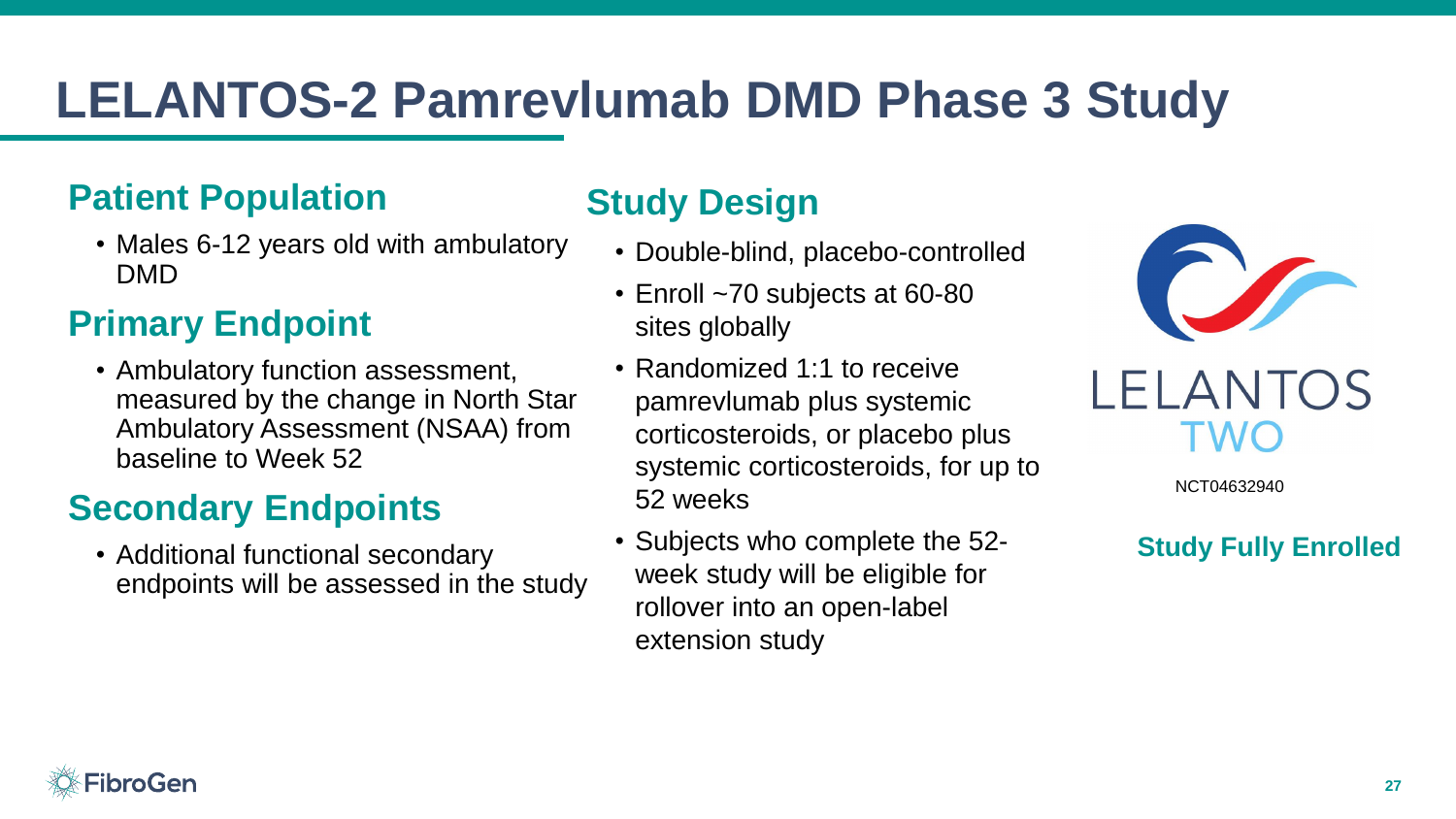# **Roxadustat**

**Anemia**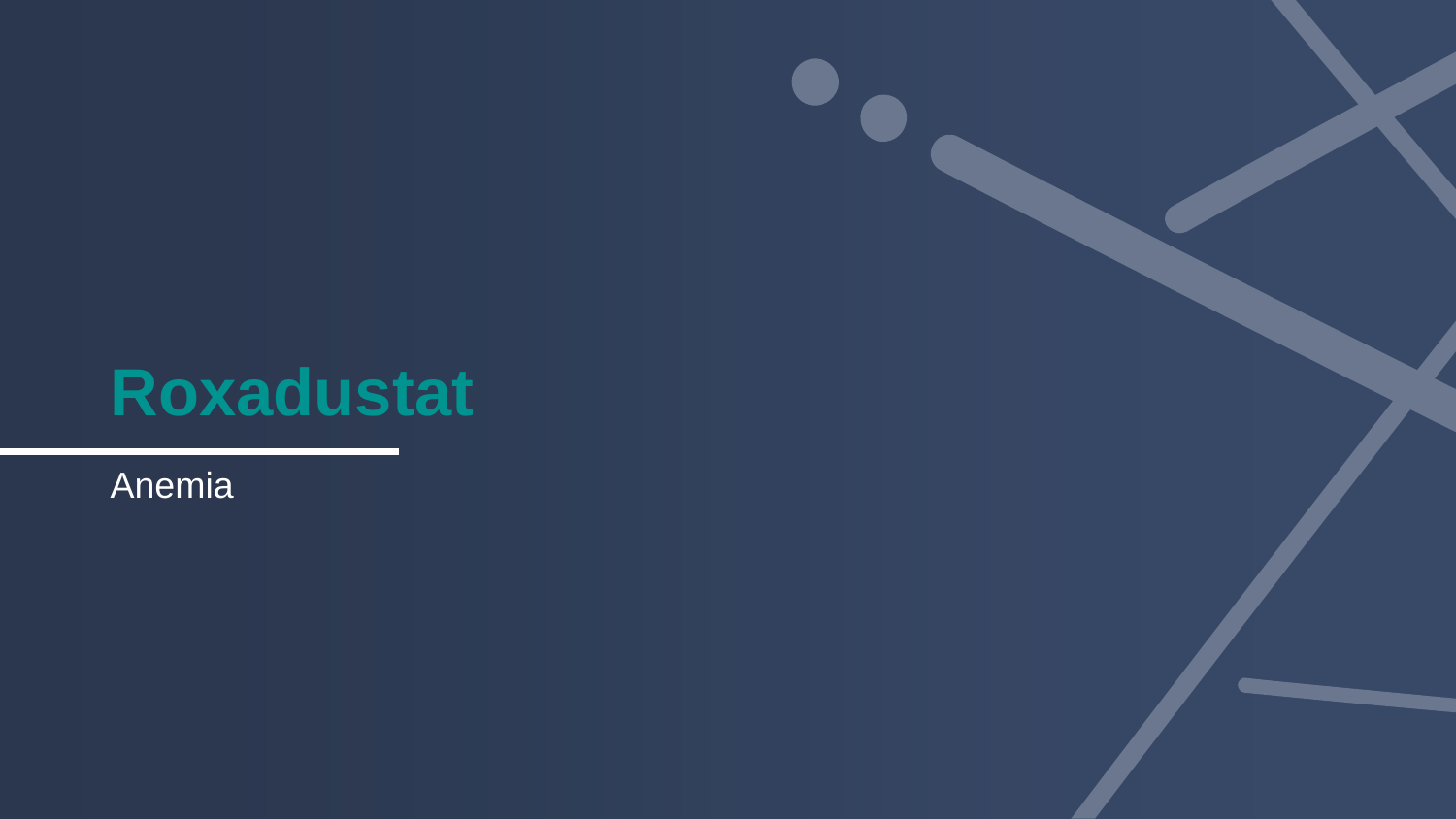### **Roxadustat: An Innovative Approach to Addressing Anemia**

**Transformational Oral Anemia Therapy Leveraging Body's Natural Response to Hypoxia Strategic Partnership with Astellas and AstraZeneca**

An oral hypoxia-inducible factor prolyl hydroxylase inhibitor (HIF-PHI) based on Nobel Prize winning science that stimulates a coordinated erythropoiesis response.

Astellas: Japan, Europe, Turkey, Russia and the Commonwealth of Independent States, the Middle East and South Africa

AstraZeneca: U.S., China, and all other markets not licensed to Astellas



**29**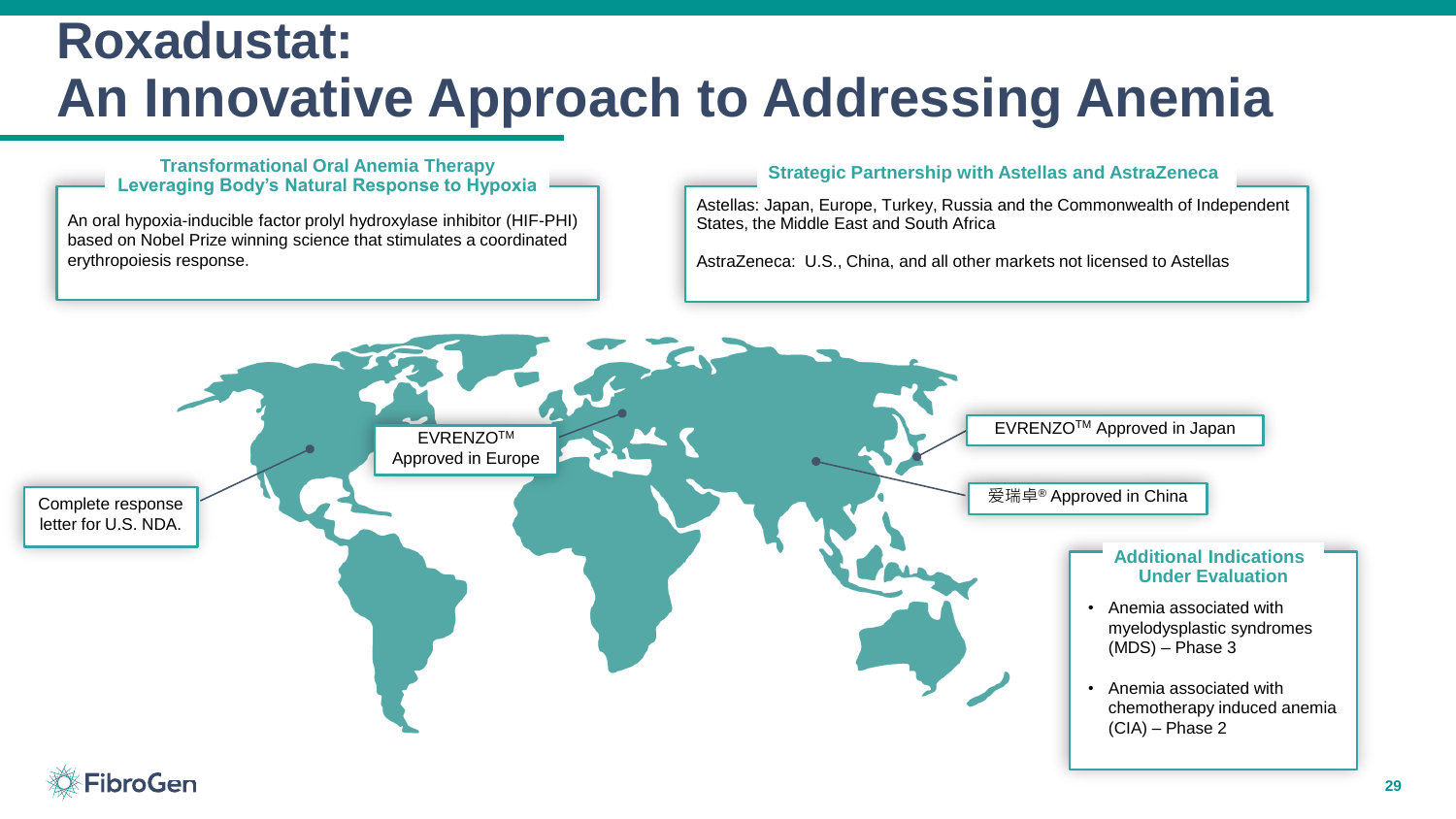### **Roxadustat Collaboration Economics**

#### Royalty/Transfer Price in low 20% range in U.S./EU and ROW

#### China 50/50 profit split

All development costs and commercialization costs paid by partners, ex-China

Regulatory and/or commercial milestones available under our collaboration agreements

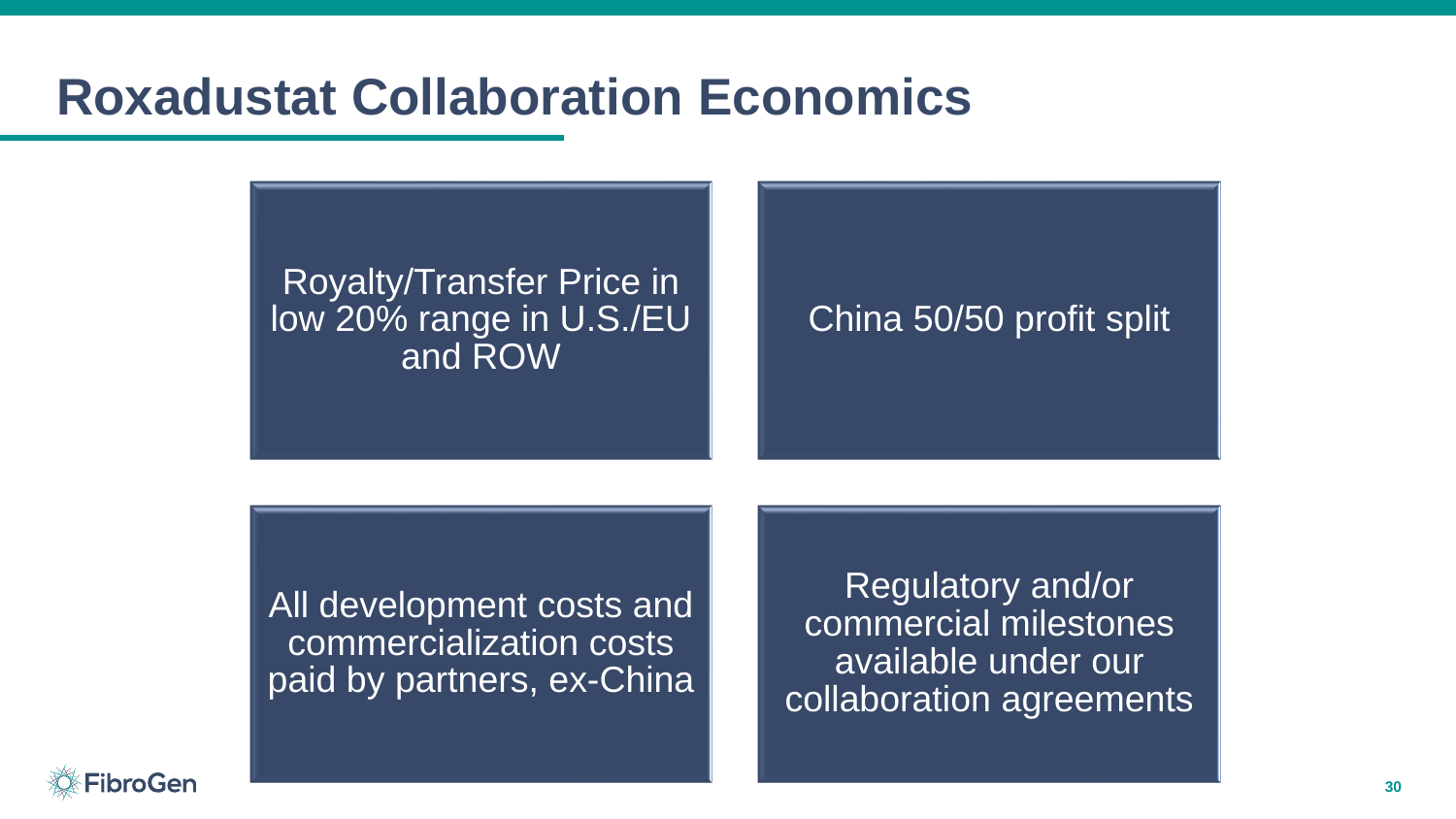## **MATTERHORN Roxadustat Anemia Associated with Myelodysplastic Syndromes (MDS) Phase 3 Study**

### **Patient Population**

• Anemic Patients with Lower Risk Myelodysplastic Syndrome (MDS)

### **Primary Endpoint**

- Transfusion independence ≥ 56 consecutive days
- Hemoglobin correction/maintenance and reduction of RBC transfusion

### **Secondary Endpoints**

- Safety
- Quality of life parameters
- Transfusion independence

### **Study Design**

- Randomized Double-Blind Placebo-Controlled **Study**
- Enroll ~160 subjects at ~72 sites globally

### **Topline data expected 2H 2022 / 1H 2023**



NCT03263091

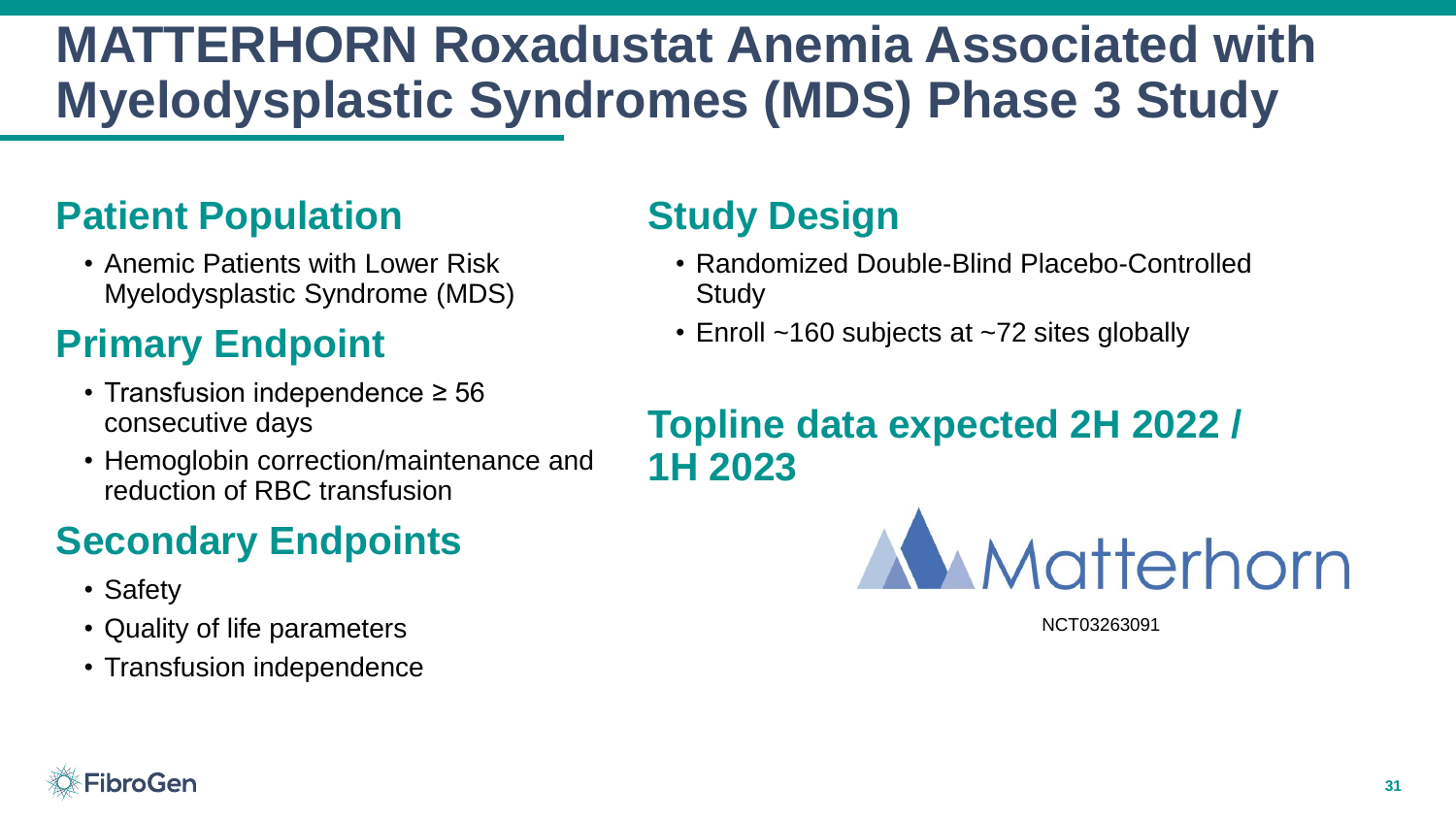# **Roxadustat**

**China**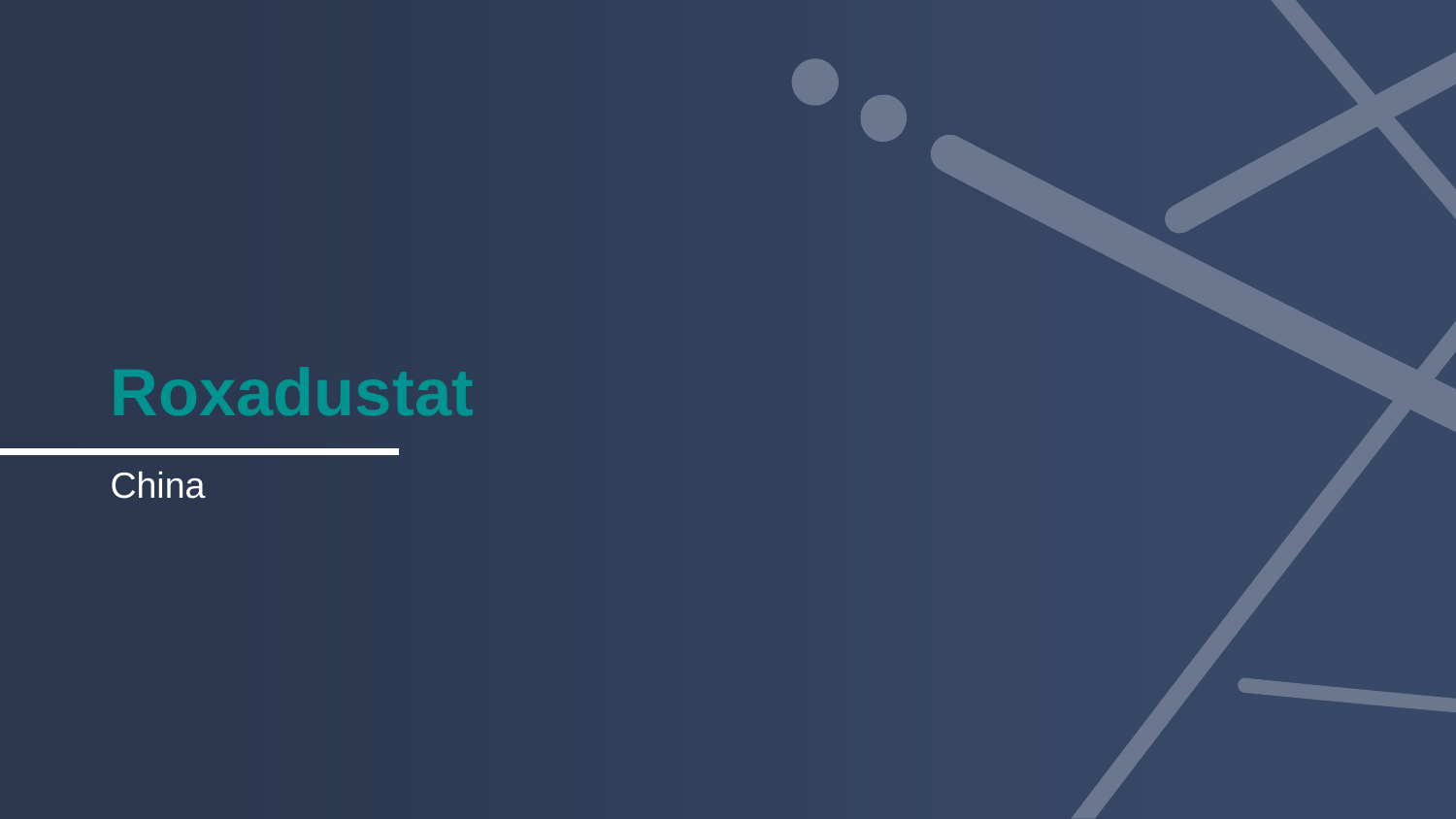

### **CHINA: Significant Year Over Year Roxadustat Net Sales Growth**

#### **China Roxadustat Net Sales**





FibroGen net product revenue under U.S. GAAP of \$18.9 million in first quarter 2022

\*Total roxadustat net sales in China includes sales made by the distribution entity as well as FibroGen China's direct sales, each to its own distributors. The distribution entity jointly owned by AstraZeneca and FibroGen is not consolidated into FibroGen's financial statements.

 $\overline{\mathbf{v}}$ 

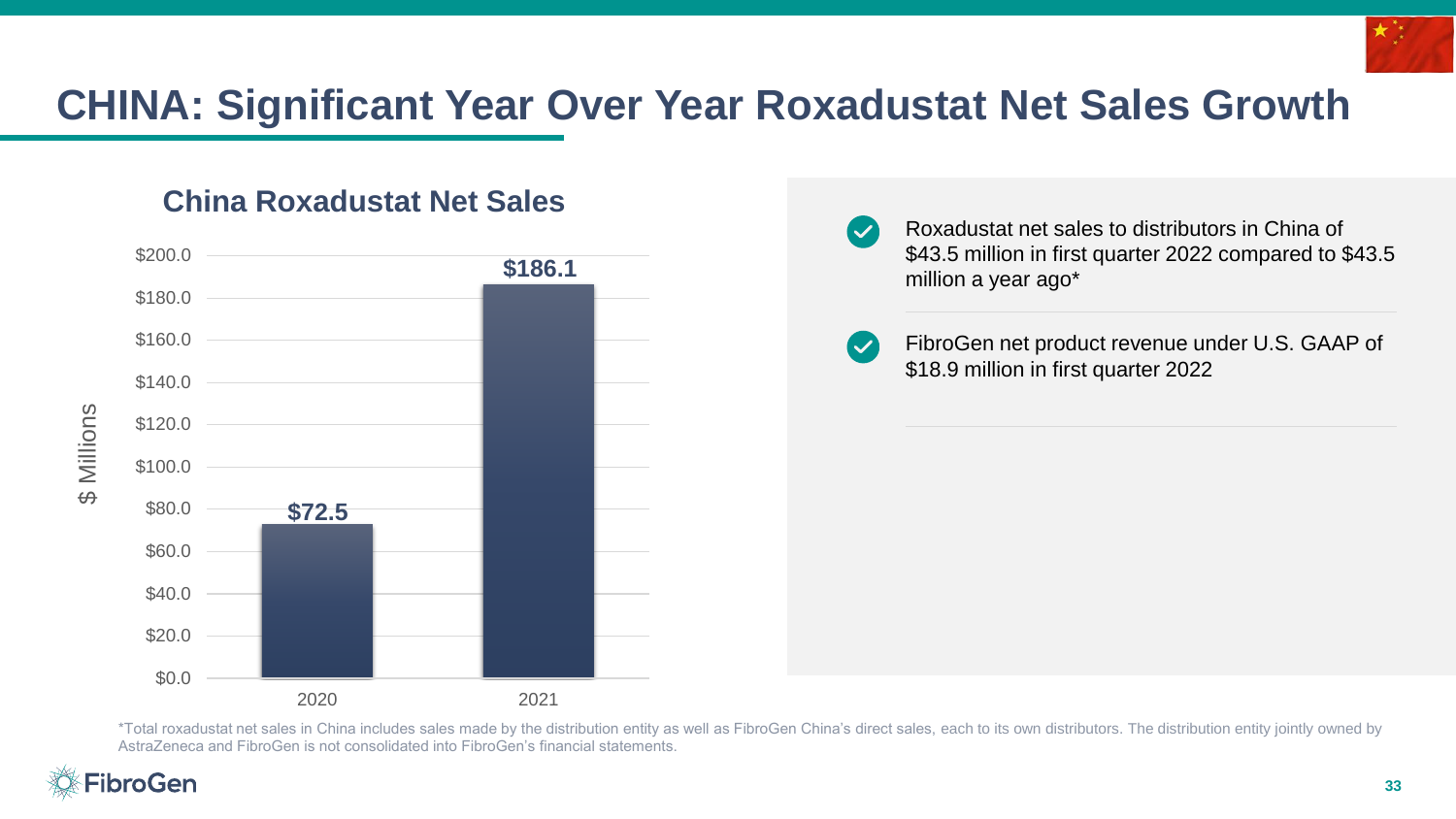

#### **CHINA: Roxadustat Maintains ESA + HIF Category Leadership Based On \$ Sales**



Source: IQVIA MIDAS, accessed Apr 14<sup>th</sup> 2022. Notes: Market definition includes B3C0 Erythropoietin Products and B3D0 HIF-PH Inhibitors (ATC4), does not include iron. No indication split applied, i.e., includes ESA 34 sales outside of CKD. Discrepancies between IQVIA MIDAS and company-reported sales (\$ and volume) are due to data capture limitations and 'volume to \$' conversion based on list price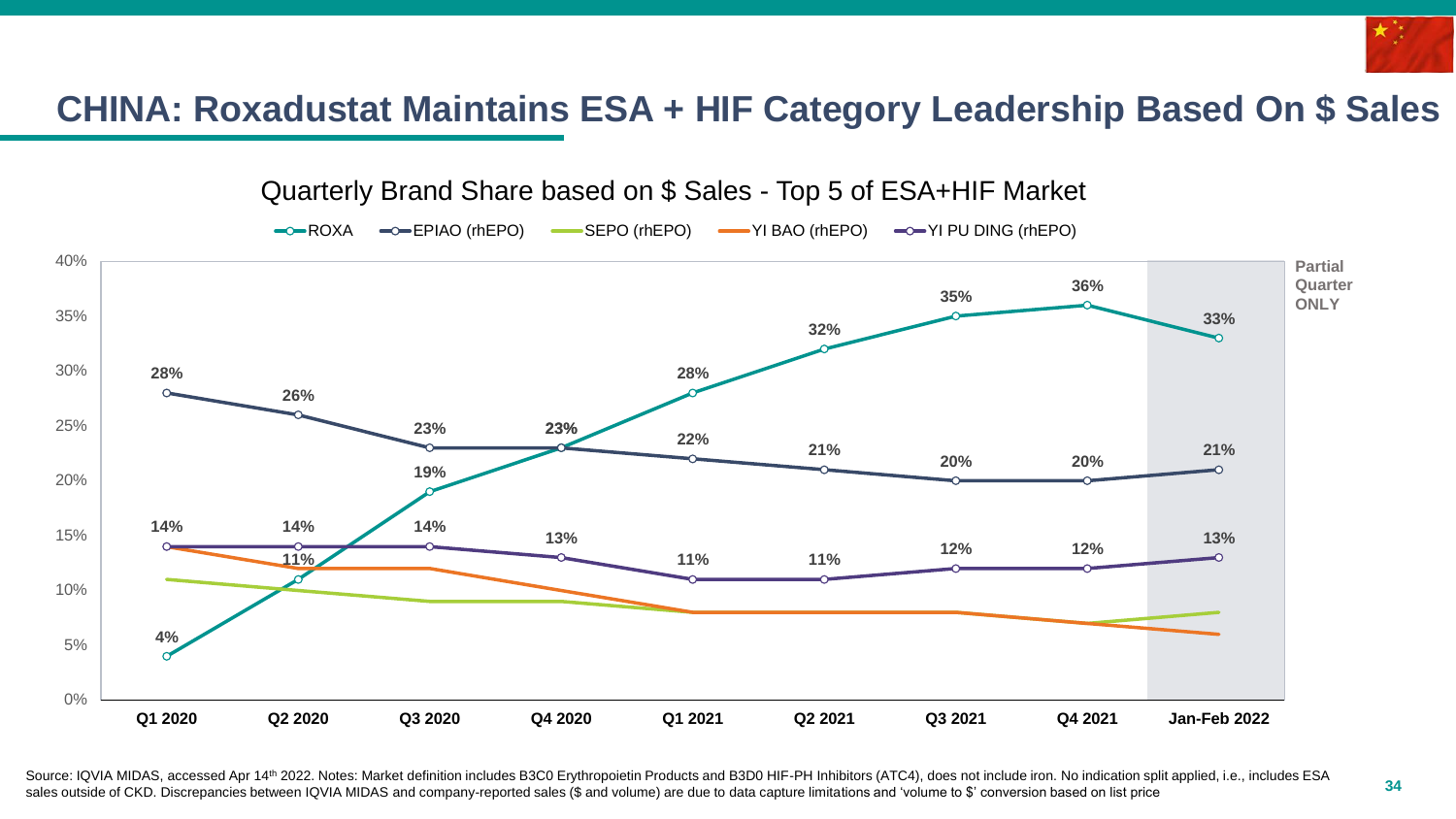**CHINA: Roxadustat Unit Volume in last 3 months doubled versus prior year; EPIAO volume flat**

IQVIA MIDAS Standard Units indexed to 100% in Dec '20



 $ROXA \rightarrow EPIAO$ 

IQVIA Standard Units – Roxadustat vs EPIAO

|              | Quarter<br>Ending<br>Feb '21 | Quarter<br>Ending<br>Feb '22 | $\%$<br>Growth |
|--------------|------------------------------|------------------------------|----------------|
| Roxadustat   | 2,872,530                    | 5,690,745                    | 98%            |
| <b>EPIAO</b> | 3,418,561                    | 3,556,255                    | 4%             |

**<sup>35</sup>** Source: IQVIA MIDAS, accessed Apr 14<sup>th</sup> 2022. Notes: Market definition includes B3C0 Erythropoietin Products and B3D0 HIF-PH Inhibitors (ATC4), does not include iron. No indication split applied, i.e., includes ESA sales outside of CKD. Discrepancies between IQVIA MIDAS and company-reported sales (\$ and volume) are due to data capture limitations and distribution channel dynamics (MFG → Distributor → Hospital)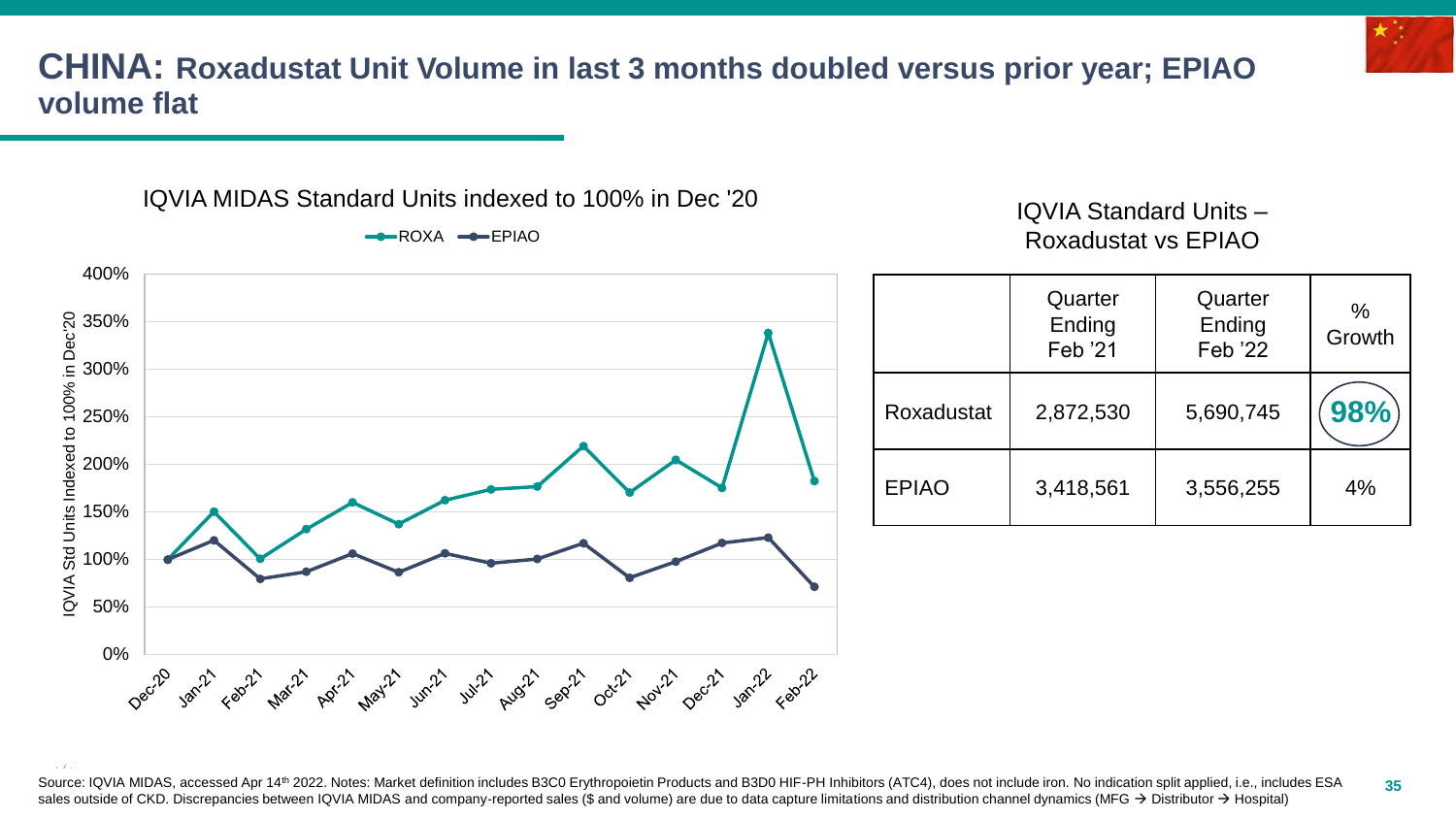### **Clinical Trial Timelines**

| <b>Study Phase</b> | <b>Indication</b>    | <b>Study Name</b>  | <b>Enrollment Target</b> | <b>Topline Data</b>     |
|--------------------|----------------------|--------------------|--------------------------|-------------------------|
|                    |                      | <b>PAMREVLUMAB</b> |                          |                         |
| 3                  | <b>LAPC</b>          | <b>LAPIS</b>       | 284*                     | 1H 2024 $-$ OS endpoint |
| 3                  | DMD (non-ambulatory) | <b>LELANTOS-1</b>  | $99*$                    | 1H 2023                 |
| 3                  | DMD (ambulatory)     | LELANTOS-2         | $73*$                    | Mid-2023                |
| 3                  | <b>IPF</b>           | <b>ZEPHYRUS-1</b>  | 356*                     | Mid-2023                |
| 3                  | <b>IPF</b>           | <b>ZEPHYRUS-2</b>  | 340                      | <b>TBD</b>              |
|                    |                      | <b>ROXADUSTAT</b>  |                          |                         |
| 3                  | <b>MDS</b>           | <b>MATTERHORN</b>  | 160                      | 1H 2023                 |

\*Study Fully Enrolled



DMD - Duchenne Muscular Dystrophy IPF - Idiopathic Pulmonary Fibrosis LAPC - Locally Advanced Pancreatic Cancer MDS - Myelodysplastic Syndrome